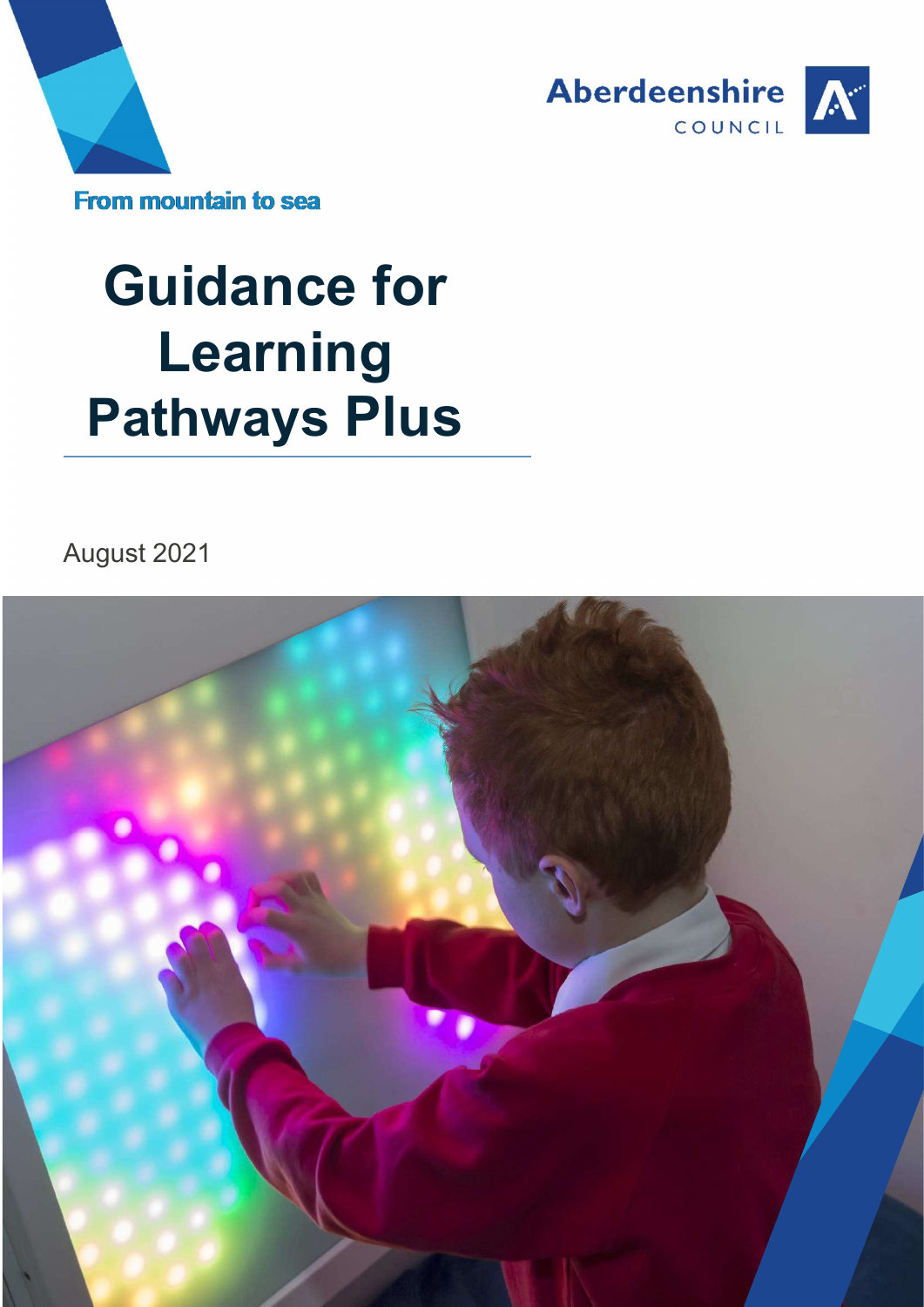| Appendix 2: Framework of Commissioned Services for Learning Pathways Plus |
|---------------------------------------------------------------------------|
|                                                                           |
| Appendix 4: Application to Continue an Existing Learning Pathway Plus 23  |
|                                                                           |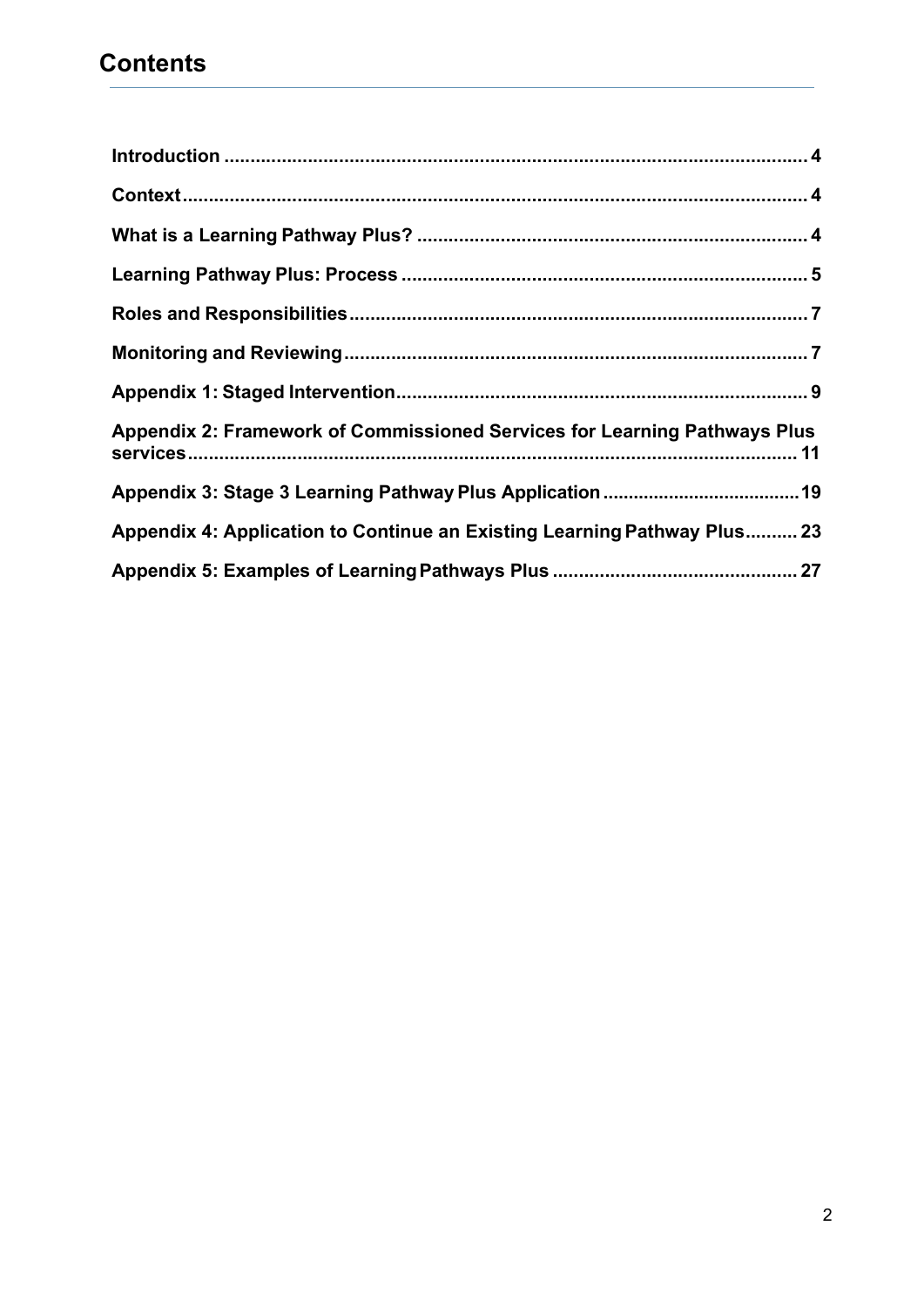| <b>Version</b>   | <b>Status</b>  | <b>Date</b>      | <b>Reason</b>                                                                                                                                        |  |  |
|------------------|----------------|------------------|------------------------------------------------------------------------------------------------------------------------------------------------------|--|--|
| 1.0              | Guidance       | October 2014     | Original version for flexible<br>learning pathways                                                                                                   |  |  |
| 2.0              | Guidance       | April 2015       | Update to information<br>including staged intervention<br>and selection questionnaire                                                                |  |  |
| 3.0              | Draft guidance | August 2016      | Update to information including<br>new terminology and providers<br>llist                                                                            |  |  |
| $\overline{3.1}$ | Guidance       | May 2017         | Update to new authority<br>format and inclusion of more<br>providers                                                                                 |  |  |
| 3.2              | Draft guidance | September 2017   | Enable hyperlinks                                                                                                                                    |  |  |
| 3.3              | Guidance       | November 2017    | Update to providers                                                                                                                                  |  |  |
| 3.4              | Guidance       | May 2020         | Update to information including<br><b>Framework of Commissioned</b><br><b>Services for Learning Pathways</b><br>Plus                                 |  |  |
| 3.5              | Guidance       | <b>June 2021</b> | Update to information including<br>staged intervention, Framework<br>of Commissioned Services for<br>Learning Pathways Plus and<br>application forms |  |  |
| 3.6              | Guidance       | August 2021      | Update to process<br>and<br>to<br>application forms                                                                                                  |  |  |

# Visitaberdeenshire.gov.uk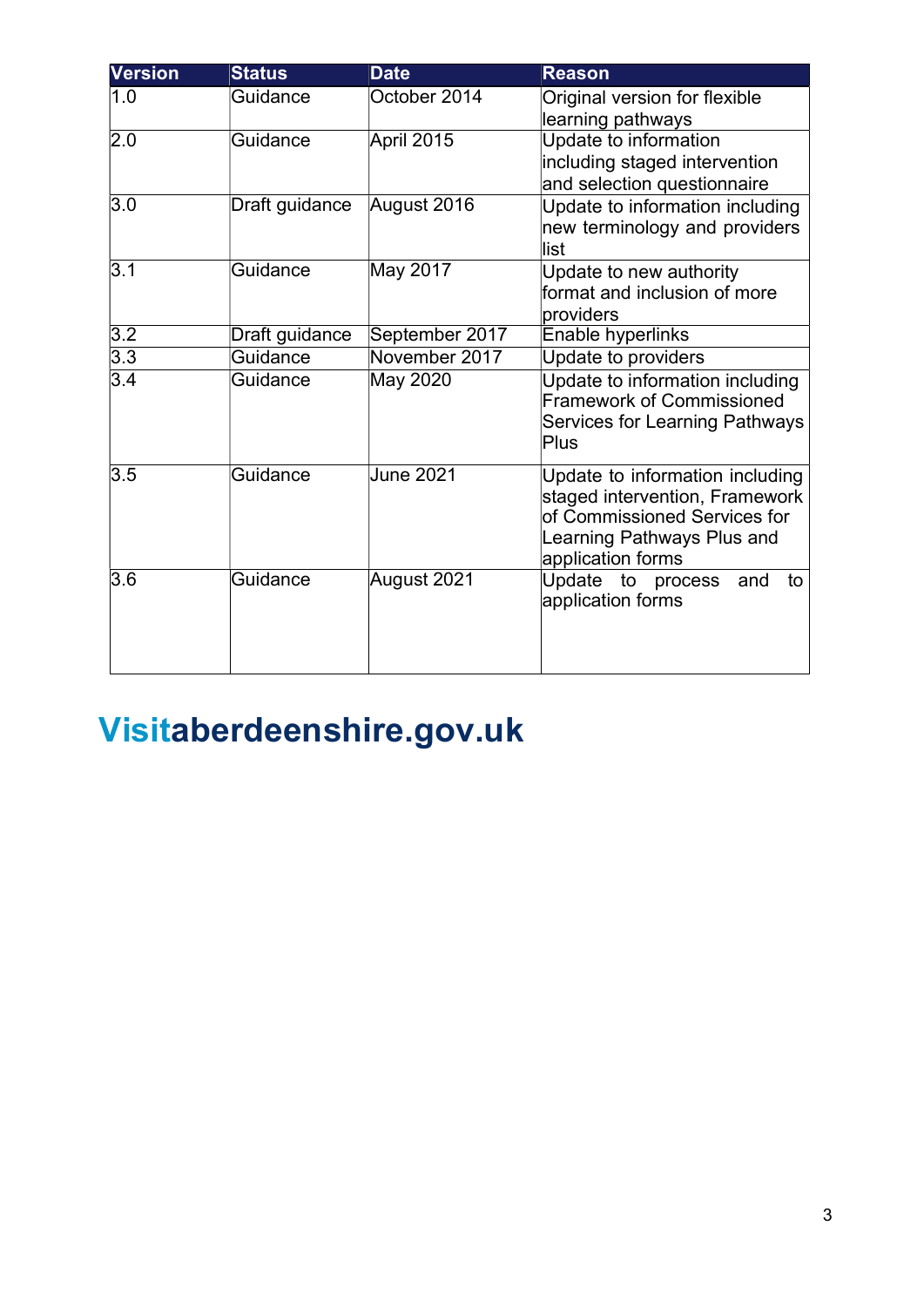# Introduction

Education & Children's Services and partner agencies are committed to supporting children and young people to remain with their families and to be educated within their own community. This document describes how schools and establishments can access a Learning Pathway Plus to meet learner's needs when all other interventions have been exhausted and there is a significant risk of the child or young person being placed in an outof-authority school, out with their home community.

# **Context**

The principles of Curriculum for Excellence and Getting it Right for Every Child (GIRFEC) underpin the use of effective, flexible programmes of study to improve motivation and lead to raised attainment and wider achievement, whilst also equipping children and young persons with the skills and attitudes to prosper in a changing society. The commitment to do this is now enshrined in law through The Children and Young People (Scotland) Act 2014. The Scottish Government has a strong commitment to inclusion and the promotion of equality for all. The Education (Additional Support for Learning) (Scotland) Act 2004, amended 2009 provides the legal framework which underpins the system for identifying and addressing the additional support needs of children and young people who face barriers to learning, and The Code of Practice 2017 explains the duties on education authorities and other agencies to support children and young people's learning. The Equality Act 2010 provides a legal framework to protect the rights of individuals and advance equality of opportunity for all. Scottish Government guidance Included, Engaged, Involved 2 (2017) gives a stronger focus on approaches that can be used to prevent the need for exclusion, ensuring all children and young people are included, engaged and involved in their education.

# What is a Learning Pathway Plus?

A Learning Pathway Plus is a centrally funded arrangement for the commissioning of additional Third Sector/independent services to meet the needs of children and young people, identified through the Multi-agency Child Planning process who are at risk of being placed in an out-of-authority school, out with their home community. Children and young people in this situation will be at Level 3 of the Staged Intervention process. Appendix 1 details a full overview of the Staged Intervention Model.

When a decision has been made at a Multi-agency Child Planning meeting that a Learning Pathway Plus may be required to achieve an educational objective through the process, the proposal should be made and submitted for approval to the school's Quality Improvement Officer prior to submission to the Principal Educational Psychologist.

Service providers may only be used if they are listed in the Framework of Commissioned Services for Learning Pathways (Appendix 2). The Framework identifies each service provider by geography i.e. where they will provide the service and the 'lot' or the nature of the services.

- Lot 1 Community Based Services
- Lot 2 Therapeutic Interventions
- Lot 3 Curricular Enhancement (Outdoor Learning)
- Lot 4 Curricular Enhancement (Onsite) not Outdoor Learning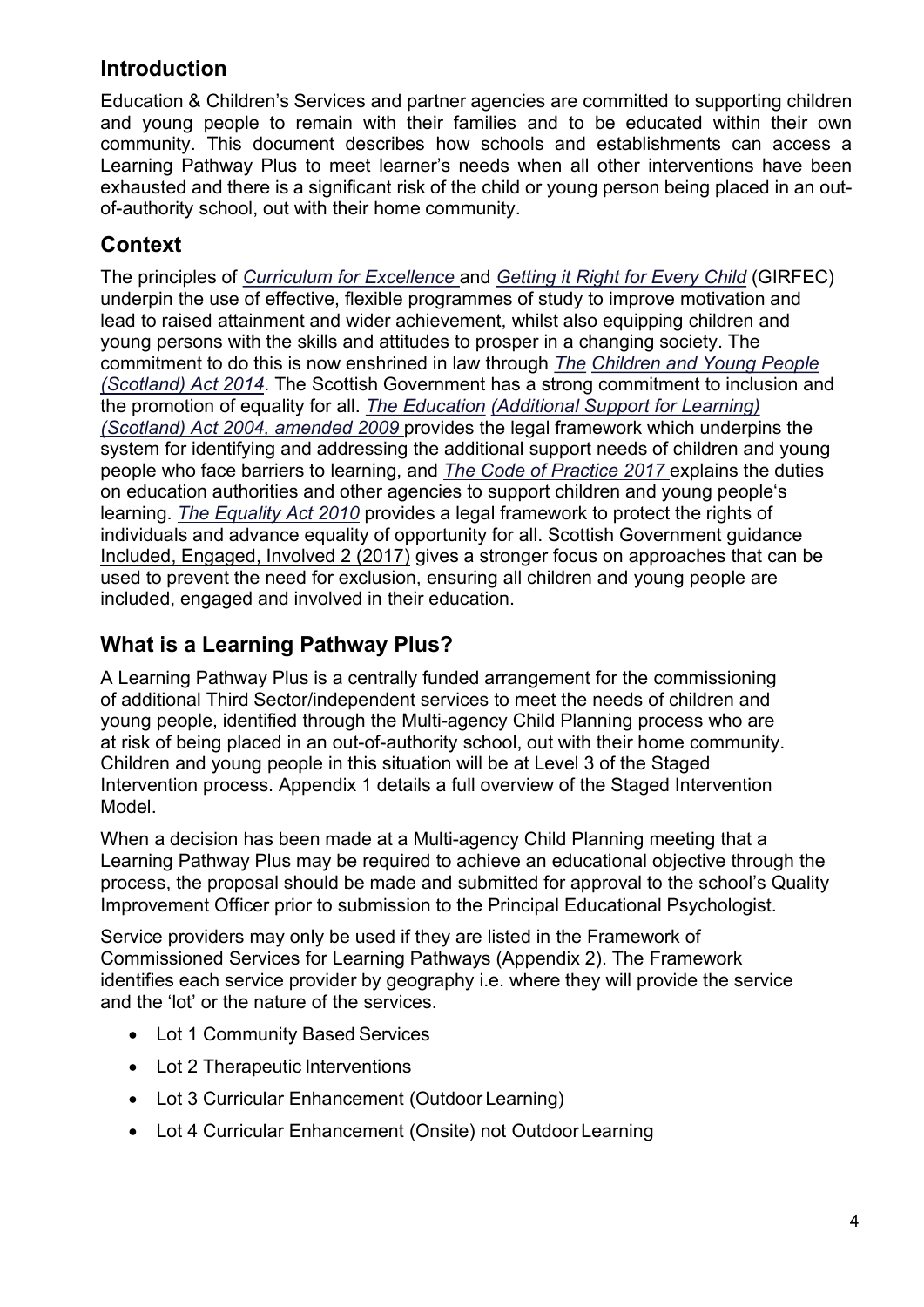For a young person who is at risk of being placed in an out-of-authority school out with their home community, it may be necessary to create an umbrella of experiences pulled together in a coherent way to provide a progression and sense of achievement through working towards an educational outcome. It is important that consideration is given to how this may be experienced by the child or young person in terms of the potential demand that multiple adult relationships and learning environments may place on them. This should be factored into the planning process.

# Learning Pathway Plus: Process

A Learning Pathway Plus centrally funded arrangement would be appropriate only after there is clear evidence that all other staged intervention processes and multi-agency supports have been exhausted and it has been identified that further specific support is required through the commissioning of a service from a Third Sector or independent provider. Children and young people requiring a Learning Pathway Plus will be at Stage 3 of the Staged Intervention framework and they will have a Child's Plan developed through the Multi-agency Child's Planning process. The prompt questions below should be considered as part of this process:

- $\bullet$  Is there a clear purpose for the activity?
- What do we want the child to get out of it?
- Will there still be regular nurture/interaction between the school and the child? How will we maintain this?
- If there is more than one Learning Pathway Plus activity what impact might this have on the child?
- Will there be core link relationships? Impact on relationships?
- To what extent might the Learning Pathway Plus arrangement impact on the child's sense of belonging with the school?

| Breadth and content<br>of programme | Matched to individual targets (IEP)       |
|-------------------------------------|-------------------------------------------|
| Coherence                           | Element of pathway contributing to target |
| <b>Links</b>                        | To core curriculum / educational outcomes |
| <b>Mechanisms</b>                   | Agree, approve, review arrangements       |
| <b>Risk assessments</b>             | Management of Health and Safety           |
| After<br>Looked<br>Child<br>(LAC)   | Impact of pathway on care arrangements    |

Consideration should also be given to the following factors:

There needs to be a form of recorded assessment of the child's needs which shows that they are such that an additional resource is required to address them. This must be submitted as part of the evidence supporting a Learning Pathway Plus proposal and included in the Child's Plan and associated Multi-Agency Child's Plan Meeting minutes.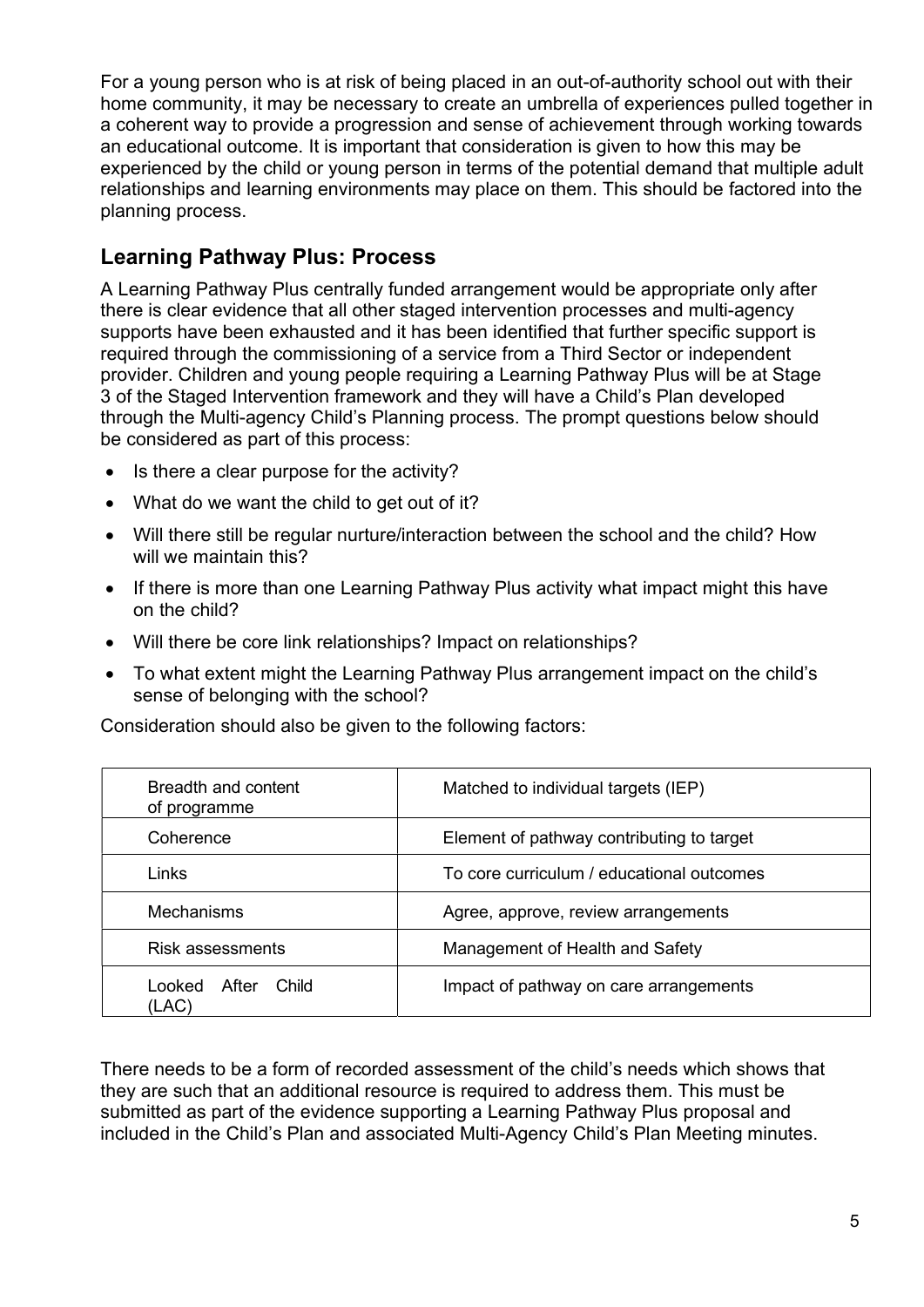In order to apply for Learning Pathway Plus funding, the following steps should be undertaken:

1. A Multi-Agency Child's Planning Meeting needs to document a discussion and review of all previous Stage 0-3 interventions, and a multi-agency consensus on what commissioned services may need to be explored. The starting point for discussions is that of the educational objective to be achieved (as identified by the recorded assessment and subsequent discussion) before referring to the Framework of Commissioned Services for Learning Pathways Plus to find appropriate services in the area.

In cases where the Child and Adolescent Mental Health Service (CAMHS) is involved with the child or young person, therapeutic interventions should only be commissioned following appropriate liaison with the relevant CAMHS practitioner through the Multi-Agency Child's Planning process.

# 2. An Individual Education Plan

- 3. A detailed and fully costed Learning Pathway Plus application identifying the support/service that is to be commissioned. All providers of supports/services that are being considered for commission must be listed. Supporting documentation as detailed in Appendix3 must be included.
- 4. A risk assessment by the Head Teacher / Depute Head Teacher assessing whether the proposed activity/activities should go ahead in light of the child or young person's health and wellbeing. If appropriate an off site risk assessment and / or behaviour risk assessment should also be completed.

When assessing risks related to the introduction of a Learning Pathway Plus it is important to consider

- (a) the changes the child or young person will experience e.g. staffing changes, introduction to unfamiliar adult/s, changes to routines and/or learning environment.
- (b) the number of changes, particularly if more than one service provider is being considered resulting in multiple adult relationships and learning environments.
- (c) The impact on the child or young person's health and wellbeing and how this can be minimised.
- 5. A risk assessment by the service provider on the activities / interventions to be undertaken as part of the service to be provided. If appropriate an off site risk assessment and / or behaviour risk assessment should also be completed.
- 6. A quote on headed paper (electronic) for the commissioned service, must be supplied with the Learning Pathway Plus proposal in order that a Purchase Order can be raised. This must include the timeframe within which the activities/interventions are to take place.
- 7. Evidence of agreement from the Quality Improvement Officer for the Learning Pathway Plus proposal must be submitted (electronic).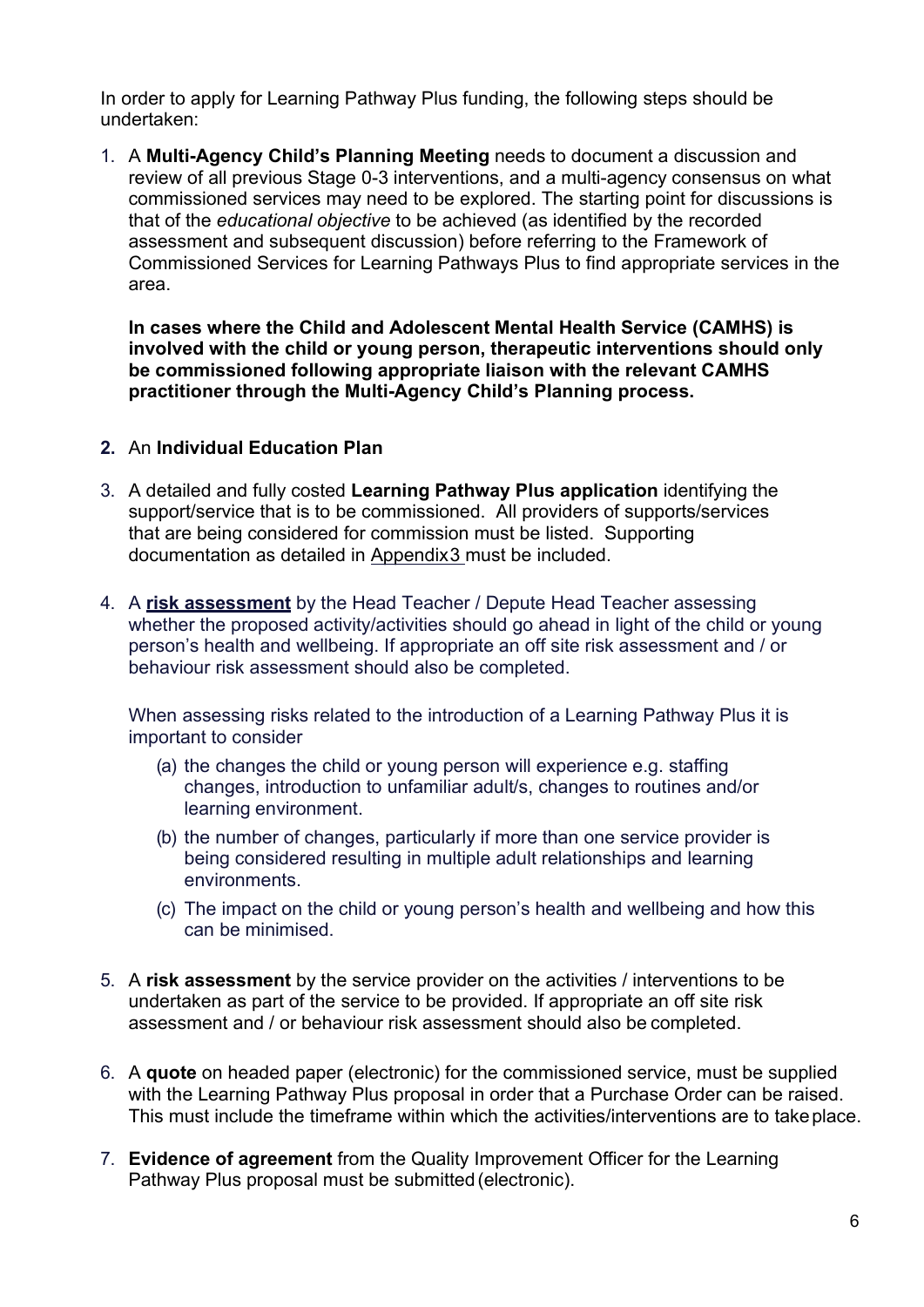#### Evidence of steps 1- 7 must be submitted as part of the application to the Principal Educational Psychologist for approval via learningpathwaysplus@aberdeenshire.gov.uk

Any staffing requirements for Learning Pathway Plus needs to be identified from the school or cluster through Local Management Group (LMG) prioritisation, taking account of the staged intervention model.

Transport costs and PTU 500 forms associated with the Learning Pathway Plus to be agreed and authorised by the Quality Improvement Officer for the school.

Please note that a separate process is required for making an application to continue an existing Learning Pathway Plus. The process for this is outlined under 'Monitoring and Review' on page 7.

# Roles and Responsibilities

The Head Teacher/ Depute Head Teacher is responsible for developing and delivering the curriculum for individual children and young people, including those at risk of being placed in an out-of-authority school, out with their home community.

The Head Teacher / Depute Head Teacher is responsible for submitting a proposal which includes all the required documentation for a Learning Pathway Plus for consideration and approval.

In multi-agency processes, the 'team around the child' has a collective role and responsibility in supporting the Learning Pathway Plus.

The Named Person has a responsibility to ensure all professionals/agencies are sharing information and contributing to the progress of the child/young person's action plan, including a Learning Pathway Plus.

The service provider has a responsibility to work within the parameters of key legislative, policy and/or guidance such as Getting It Right For Every Child, Child Protection, Equalities, and Additional Support Needs legislation.

The service provider is responsible for providing regular reports and ongoing feedback on the outcomes and impact of the provided services.

The service provider is responsible for carrying out a risk assessment on the activities/interventions to be undertaken as part of the service to be provided. The service provider is also responsible for updating the risk assessment and informing the Head Teacher / Depute Head Teacher of any changes to the risks identified.

# Monitoring and Reviewing

Progress towards the learning objectives of the Learning Pathway Plus as specified in the Individual Education Plan should be regularly monitored and reviewed through Multi-Agency Child's Planning meetings. The Child's Plan and Multi-Agency Child's Planning meeting minutes should be forwarded to the Quality Improvement Officer and Principal Educational Psychologist.

Monitoring and review should be carried out at a minimum of 3 monthly intervals or at the end of the agreed time period (whichever is soonest).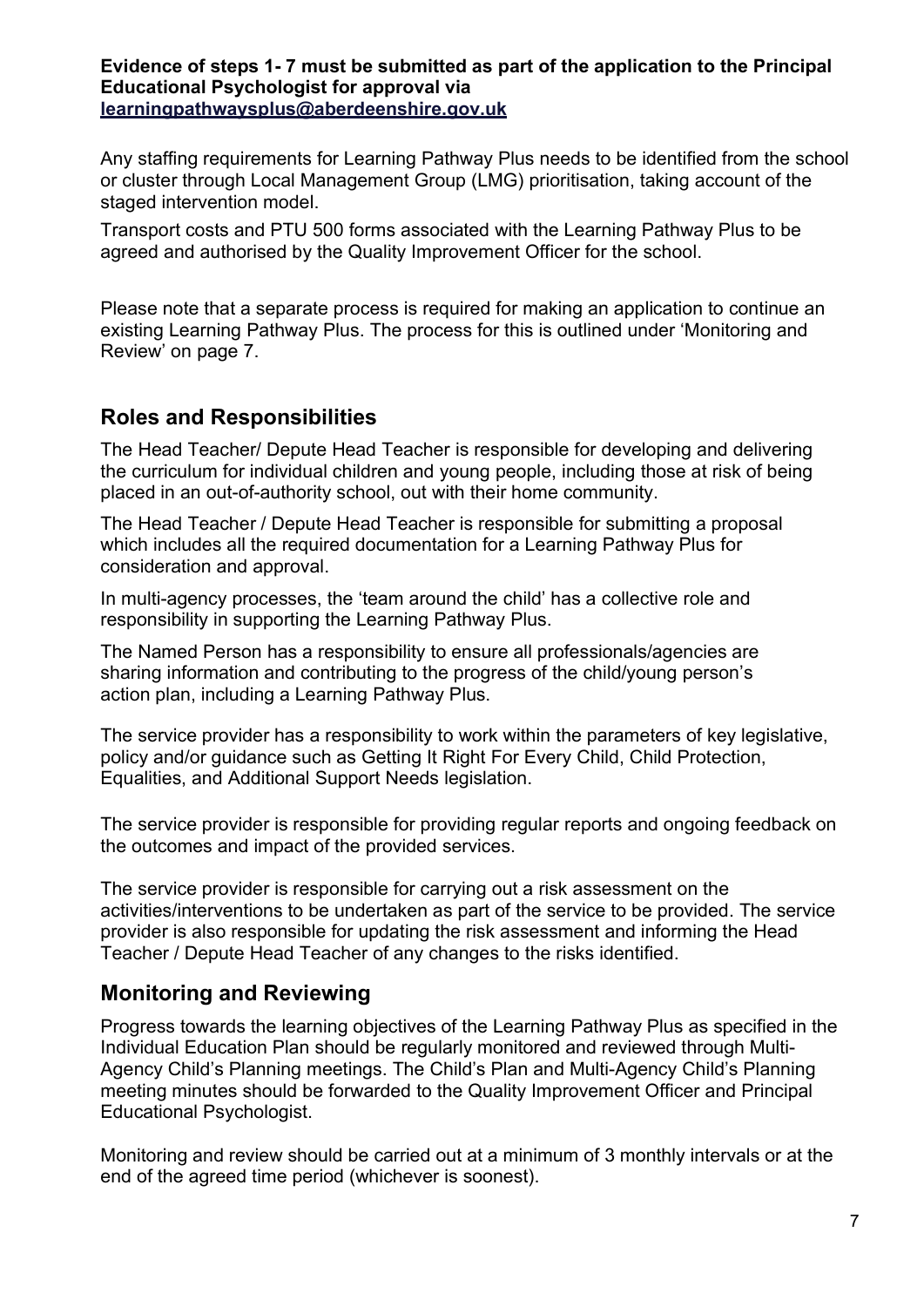#### A Learning Pathway Plus is not intended to roll on without an end point as an embedded part of the child's curriculum.

If through the Multi-Agency Child's Planning process it is proposed that the Learning Pathway Plus should continue beyond the agreed time period in order to make progress towards learning objectives as specified in the Individual Education Plan, an application for continuation must be submitted to the Principal Education Psychologist for consideration and approval. The following steps should be undertaken:

- 1. The Child's Plan and Multi-Agency Child's Planning Meeting minutes at which the educational objectives of the existing Learning Pathway Plus were reviewed must be submitted along with an application for continuation (Appendix 4). The minutes must demonstrate that the Plan has been fully reviewed, and detail why the child/young person requires continuation of the resource. Evidence which demonstrates progress achieved by accessing the resources must also be evident. Lack of such evidence may lead to the funding being stopped.
- 2. A quote on headed paper (electronic) for the commissioned service. This must include the timeframe within which the activities/interventions are to take place. All providers of supports/services that are being considered for commission must be listed.
- 3. If there are any changes to the existing targets within the Learning Pathway Plus then the Individual Education Plan must be submitted.
- 4. In addition, if there are significant changes to the way in which the service is being delivered, the following are also required:

# School Risk Assessment

# Service Provider's Risk Assessment

5. Evidence of agreement from the Quality Improvement Officer for the continuation of the Learning Pathway Plus must be submitted (electronic).

Evidence of steps 1- 5 must be submitted as part of the application for the continuation of the Learning Pathway Plus to the Principal Educational Psychologist for approval via learningpathwaysplus@aberdeenshire.gov.uk

All Learning Pathway Plus proposals together with supporting documentation, will require to be re-submitted bi- annually by the second week of March and of October for approval /continuation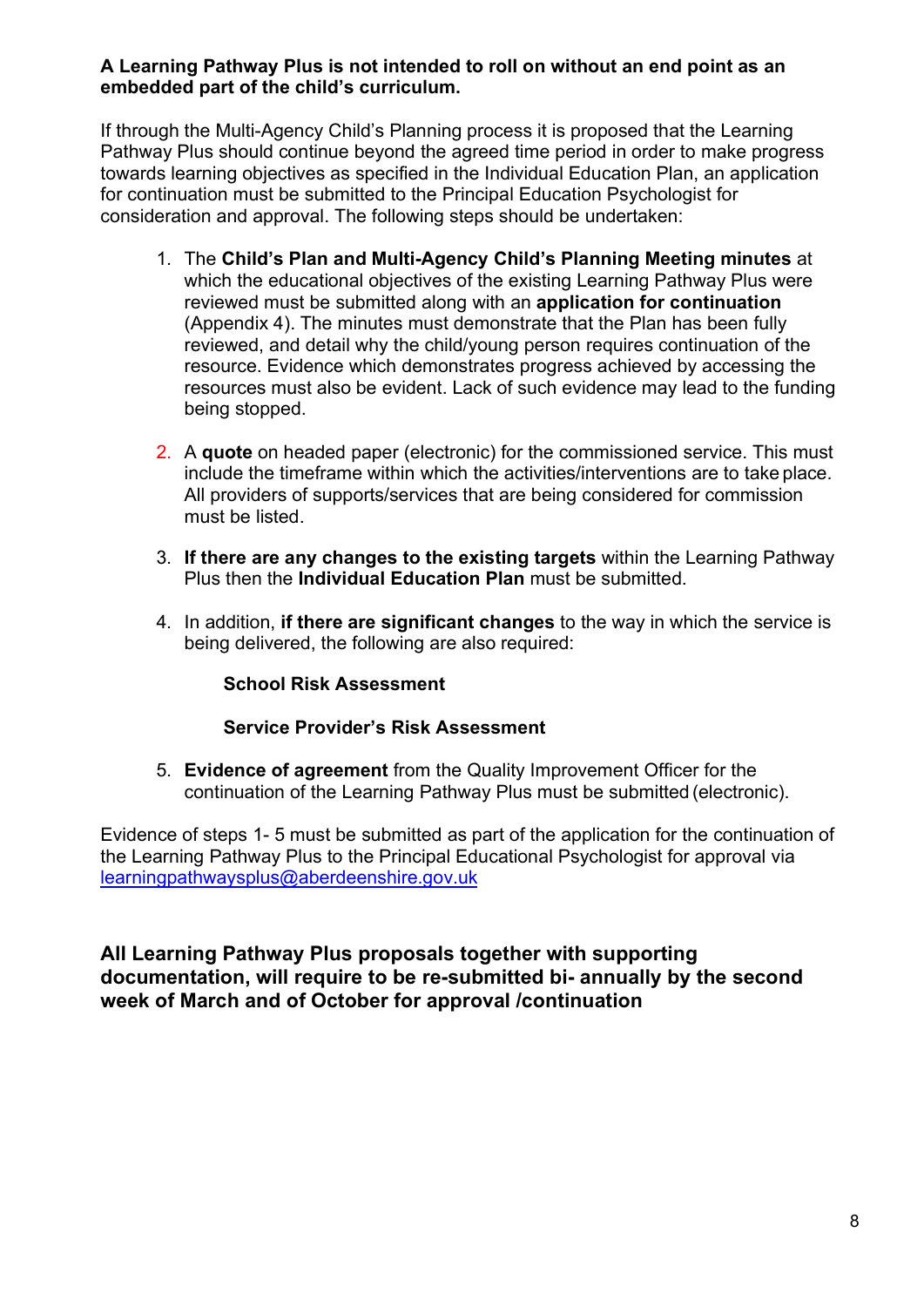# Appendix 1: Staged Intervention

| <b>Staged Intervention Model: Support Level Guidance - Provision</b>                                                       | <b>Level</b>   |
|----------------------------------------------------------------------------------------------------------------------------|----------------|
| <b>Universal Support (Level 0)</b>                                                                                         | $\bf{0}$       |
| Class level with ASL teacher advice/consultation within school                                                             |                |
| Within class adaptation, no other support required<br>$\bullet$                                                            |                |
| All resources provided within the class/school<br>$\bullet$                                                                |                |
| High quality learning and teaching approaches and environment                                                              |                |
| Cooperative learning and active literacy                                                                                   |                |
| Multisensory approaches to teaching and learning                                                                           |                |
| Dyslexia friendly environment (use of Dyslexia Toolkit)                                                                    |                |
| English as an Additional Language (EAL) advice                                                                             |                |
| Autism friendly environment                                                                                                |                |
| Whole school approach to positive behaviour including restorative practice                                                 |                |
| CALM theory has been completed                                                                                             |                |
| Use of Total Communication Policy                                                                                          |                |
| Use of visual supports (Widgit - Communicate: In Print) should be used for visual                                          |                |
| timetables etc.                                                                                                            |                |
| Personal learning planning incorporating differentiated curricular resources                                               |                |
| Nurturing environment and positive relationships                                                                           |                |
| Robust assessment arrangements linked to tracking, monitoring and reporting                                                |                |
| Additional Support for Learning (ASL) advice and consultation                                                              |                |
|                                                                                                                            |                |
|                                                                                                                            | 1              |
| <b>Targeted Support (Level 1)</b>                                                                                          |                |
| In addition to support available at Level 0:<br>School level with planned ASL teacher and/or Pupil Support Assistant (PSA) |                |
| $\bullet$<br>intervention                                                                                                  |                |
| Advice if required from Enhanced Provision / Education & Children's Services<br>$\bullet$                                  |                |
| (ECS) specialist services                                                                                                  |                |
| <b>Curriculum adaptation</b><br>$\bullet$                                                                                  |                |
| All resources provided within the class/school<br>$\bullet$                                                                |                |
| Children and young people may access targeted individual / group intervention                                              |                |
| Assessment and intervention by Additional Support for Learning (ASL) teacher                                               |                |
| Targeted support from Pupil Support Assistant (PSA)                                                                        |                |
| Professional dialogue with Educational Psychology Service                                                                  |                |
| Advice and consultation from Sensory Support Services                                                                      |                |
| English as an Additional Language (EAL) advice and consultation/ targeted support                                          |                |
| Informal advice from Aberdeenshire Special Technology Service (ASPECTS)                                                    |                |
| Supervised extra time, separate accommodation, digital papers for assessment e.g.                                          |                |
| SQA, formal assessment                                                                                                     |                |
| Individual registration arrangements/ Alternative registration arrangements e.g. Soft                                      |                |
| <b>Start</b>                                                                                                               |                |
| Alternative strategies to de-escalate emotion or behaviour                                                                 |                |
| Use of Makaton                                                                                                             |                |
| Access to quiet area/ sensory room                                                                                         |                |
| Outreach provided by Enhanced Provision                                                                                    |                |
| <b>Targeted Plus Support (Level 2)</b>                                                                                     | $\overline{2}$ |
| In addition to Level 1:                                                                                                    |                |
| <b>School level</b><br>$\bullet$                                                                                           |                |
| Advice if required from Community Resource Hub / Education & Children's<br>$\bullet$                                       |                |
| Services (ECS) specialist services                                                                                         |                |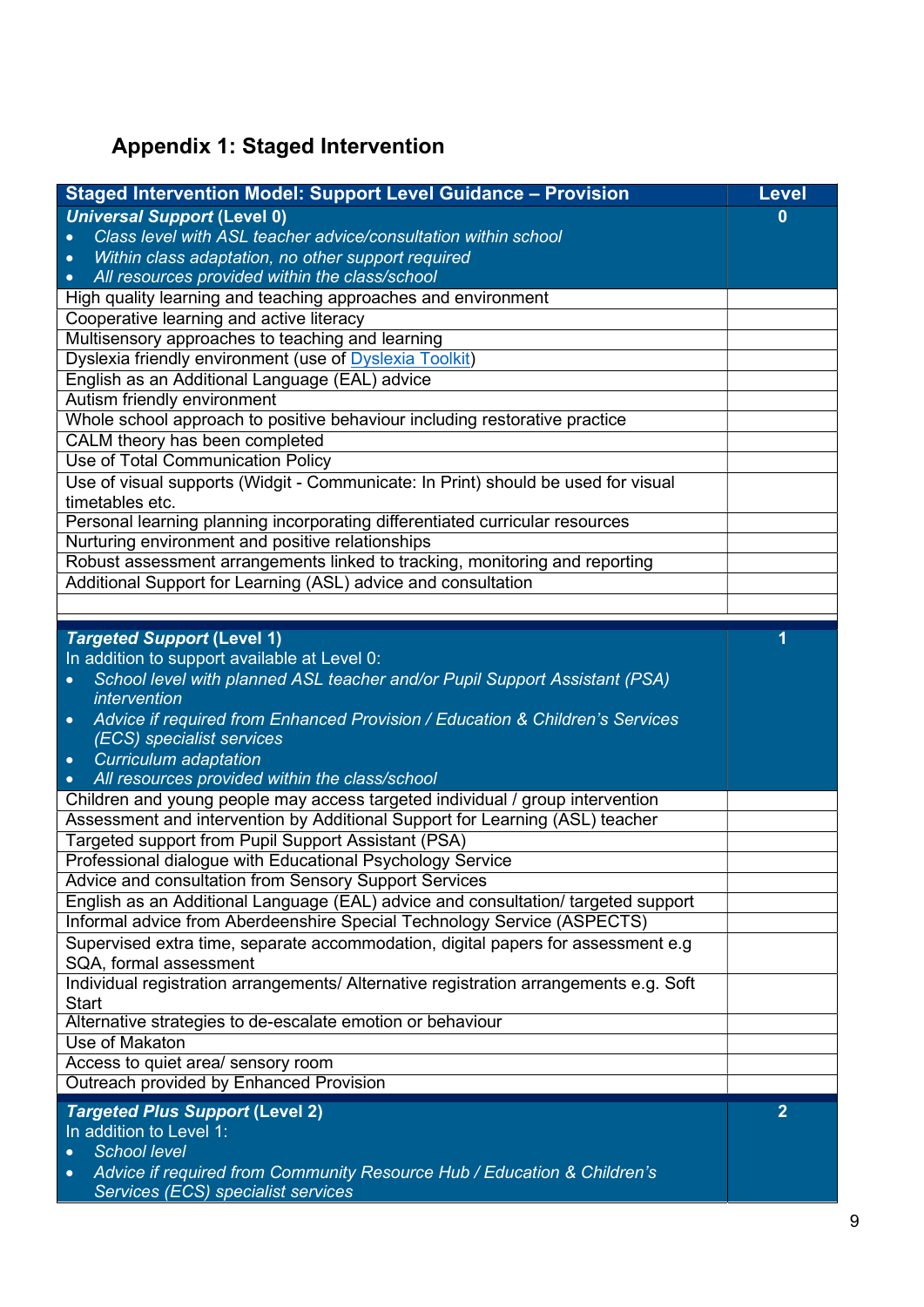| • Some resources accessed from outwith the school                                                 |   |
|---------------------------------------------------------------------------------------------------|---|
| A pupil plan may be appropriate for children and young people: IEP, Care Plan, MAP                |   |
| Regular contact with named staff member for support                                               |   |
| Nurture group support                                                                             |   |
| Adapted timetable arrangements to facilitate targeted support                                     |   |
| Enhanced Provision in-reach,                                                                      |   |
| Single Agency Assessment and Child's Plan                                                         |   |
| Targeted speech, language and communication intervention in accordance with IEP                   |   |
| targets                                                                                           |   |
| Targeted literacy intervention in accordance with IEP targets                                     |   |
| English as an Additional Language (EAL) - targeted support in response to additional              |   |
| support need (other than EAL)                                                                     |   |
| <b>Targeted support from Sensory Services</b>                                                     |   |
| Targeted support for assessment e.g. reading, scribing                                            |   |
| Targeted enhanced transition planning at key stages                                               |   |
| Outreach support provided by Community Resource Hub                                               |   |
| Access to a personalised curriculum to support social, emotional and life skills                  |   |
| development e.g. RDA, swimming, community visits                                                  |   |
| Formal consultation with Educational Psychology may be appropriate                                |   |
| Formal consultation with Aberdeenshire Special Technology Service (ASPECTS)                       |   |
| which may lead to targeted intervention                                                           |   |
| Targeted intervention from Community Learning and Development (CLD) in                            |   |
| accordance with Child's Plan                                                                      |   |
|                                                                                                   |   |
| Targeted intervention from IPT, PSW and school counsellors in accordance with the<br>Child's Plan |   |
|                                                                                                   |   |
| Short term individual tuition may be authorised by Inclusion, Equity and Wellbeing<br>Team        |   |
|                                                                                                   |   |
| <b>Intensive Support (Level 3)</b>                                                                | 3 |
| In addition to Level 2:                                                                           |   |
| <b>Intensive Targeted Support:</b>                                                                |   |
| Multi-agency action as required                                                                   |   |
|                                                                                                   |   |
|                                                                                                   |   |
| Multi-agency assessment and Child's Plan                                                          |   |
| Coordinated Support Plan where appropriate                                                        |   |
| Alternative and augmentative communication system                                                 |   |
| Regular targeted support required to attend to care needs                                         |   |
| Targeted programs of work by education staff under the guidance of NHS staff                      |   |
|                                                                                                   |   |
| In-reach support provided by Community Resource Hub                                               |   |
| Targeted support to develop social, emotional and life skills through the                         |   |
| implementation of LPP                                                                             |   |
|                                                                                                   |   |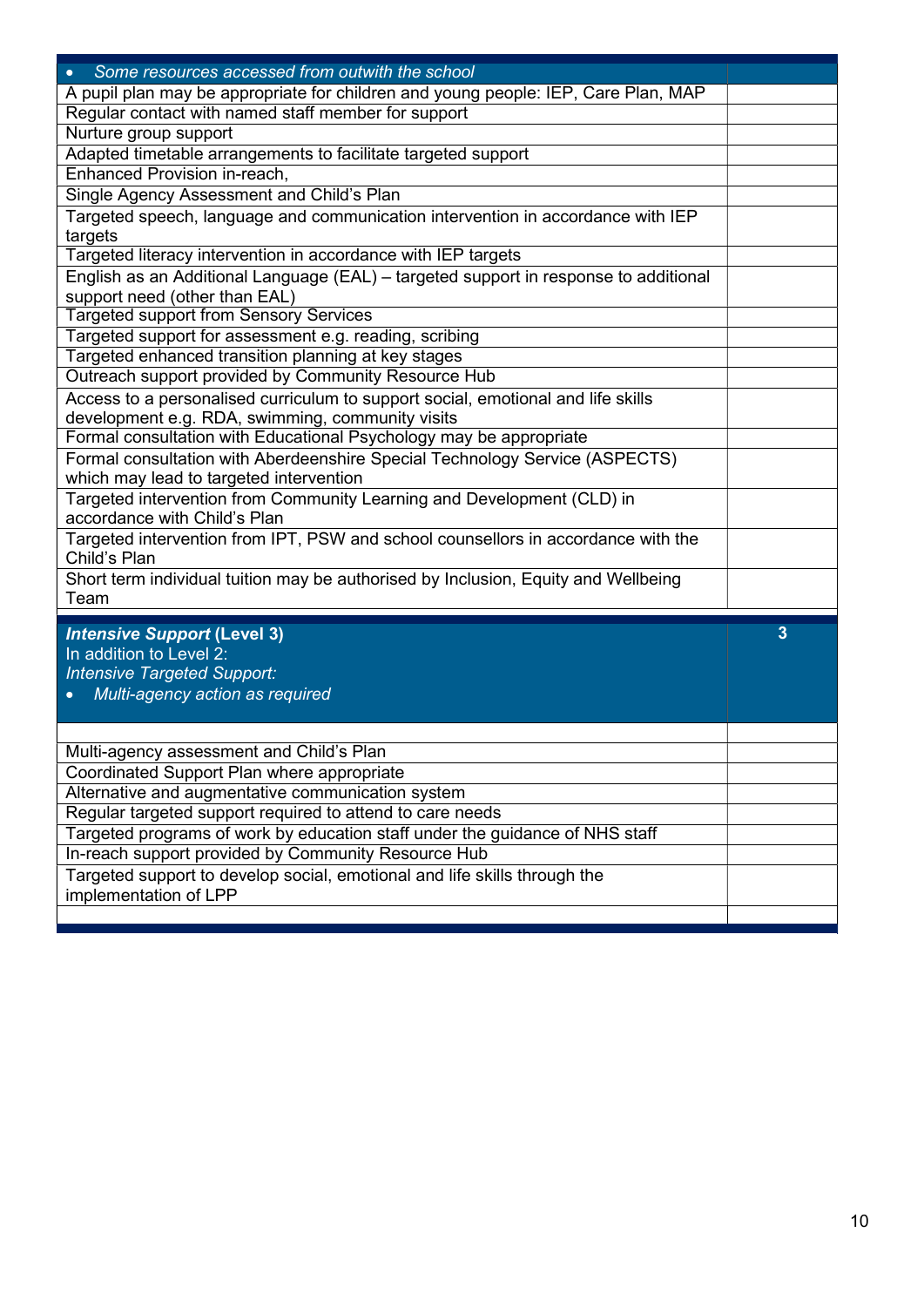# Appendix 2: Framework of Commissioned Services for Learning Pathways Plus services

The Framework of Commissioned Services for Learning Pathways Plus services identifies each service provider by geography (i.e. where they will provide the services) and the 'lot' or the nature of the services.

#### Lot 1 – Community Based Services Lot 2 – Therapeutic Interventions Lot 3 – Curricular Enhancement (Outdoor Learning) Lot 4 – Curricular Enhancement (Onsite) not Outdoor Learning Lot 1 -

#### Community Based Services

- To provide intensive outreach services and support to children/young people with additional support needs and their families and to promote participation and inclusion in education.
- This service will be provided through one-to-one or small group (maximum of six children/young people) support for children and young people (ages from 3-18) predominantly within and around school hours during term time (9:00am - 3:00pm).
- The service provision is not applicable in holiday times
- Working locations can vary between working from the child/young person's home, community and school locations.
- Service provider participation in the Multi Agency Child's Plan processes will also be sought.
- Referrals for service provision will come from schools through recommendations made through the Multi Agency Children's Plan process and approved by Local Authority Officers. Services will not begin until they have been approved by Local Authority Officer

The support provided may include:

 Development of skills for life, skills for work and skills for learning for example, Opportunities for supported work experience and volunteering; Independent travel training; Self-help and independent skills (but not personal care), Social and communication skills; and Positive behaviour management.

Appropriate Clothing:

- It will be the expectation for the school and parents/guardians of the child/young person to supply the appropriate day-to-day clothing.
- Specialist clothing will be provided by the Service Provider Specialist

Equipment: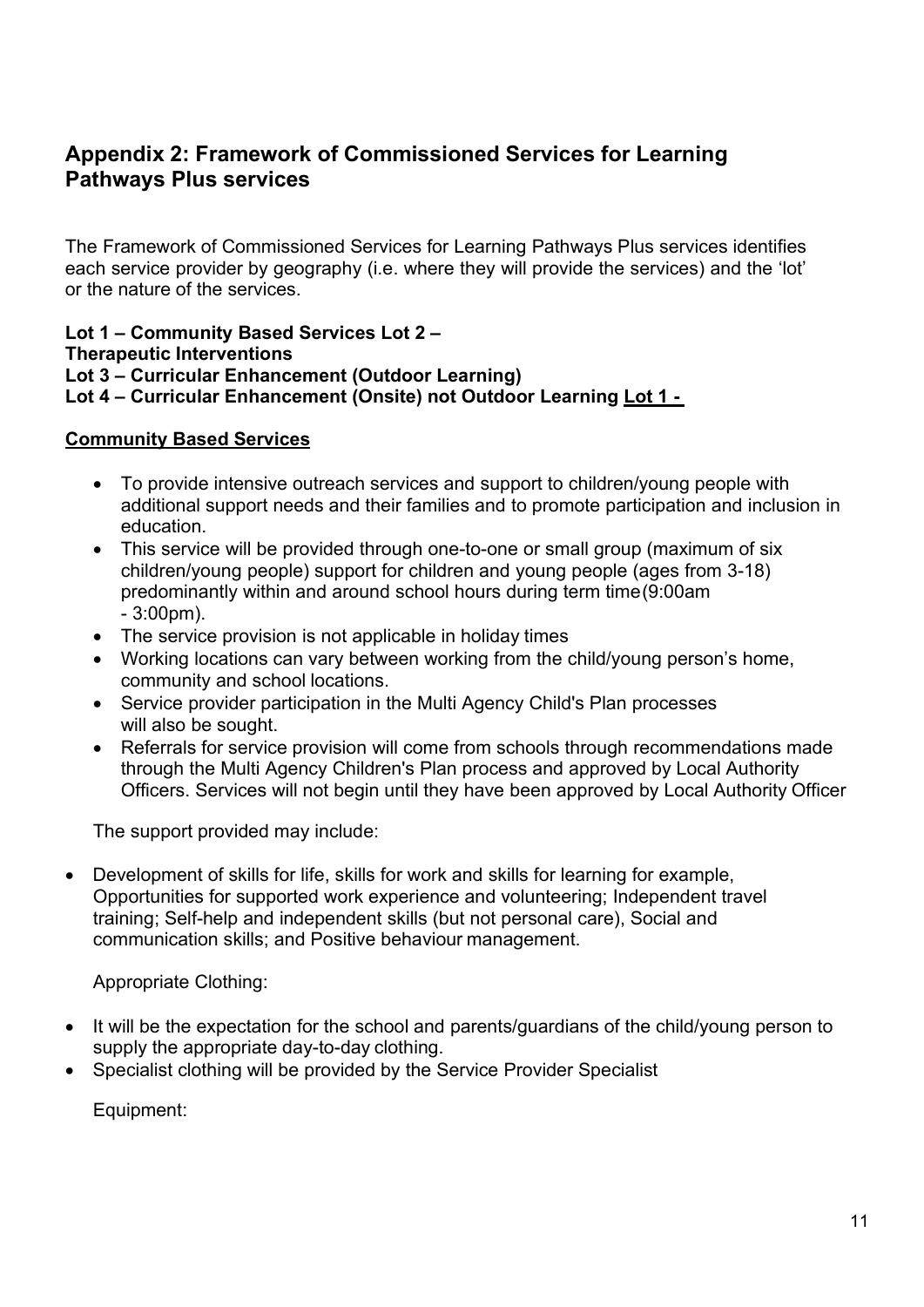• Specialist activity equipment will be provided by the Service Provider ensuring that all equipment adheres to regular health and safety checks and regulations.

# Lot 2 - Therapeutic Interventions

- To provide specialist Psychological/Arts Therapies to children/young people with additional support needs (ASN), to promote participation and inclusion in education.
- This service will be provided through one-to-one or small group (maximum of 3 children/young people) support for children and young people with ASN (ages from 3-18) predominantly within the context of the school day during term time (9:00am - 3:00pm).
- These therapeutic interventions can take place at school or offsite locations.
- Service provider participation in the Multi Agency Child's Plan processes will also be sought.
- The service provision is not applicable in holiday times or outwith school hours.
- Referrals for service provision will come from schools through recommendations made through the Multi Agency Child's Plan process and approved by Local Authority Officers. Services will not begin until they have been approved by Local Authority Officers

In cases where therapeutic interventions are being considered, there is an expectation that the Child and Adolescent Mental Health Service is involved as part of the multi-agency assessment and planning process and that there is agreement from the service that therapeutic interventions are appropriate.

The support provided may include, but is not limited to, the following:

- Play Therapy
- Art therapy / Art Psychotherapy
- Music therapy
- Drama therapy
- Direct intervention
- Assessments and reviews
- Advice and consultations

Appropriate Clothing:

- It will be the expectation for the school and parents/guardians of the child/young person to supply the appropriate day-to-day clothing.
- Specialist clothing will be provided by the Service Provider
- Specialist Equipment:
- Specialist activity equipment will be provided by the Service Provider ensuring that all equipment adheres to regular health and safety checks and regulations.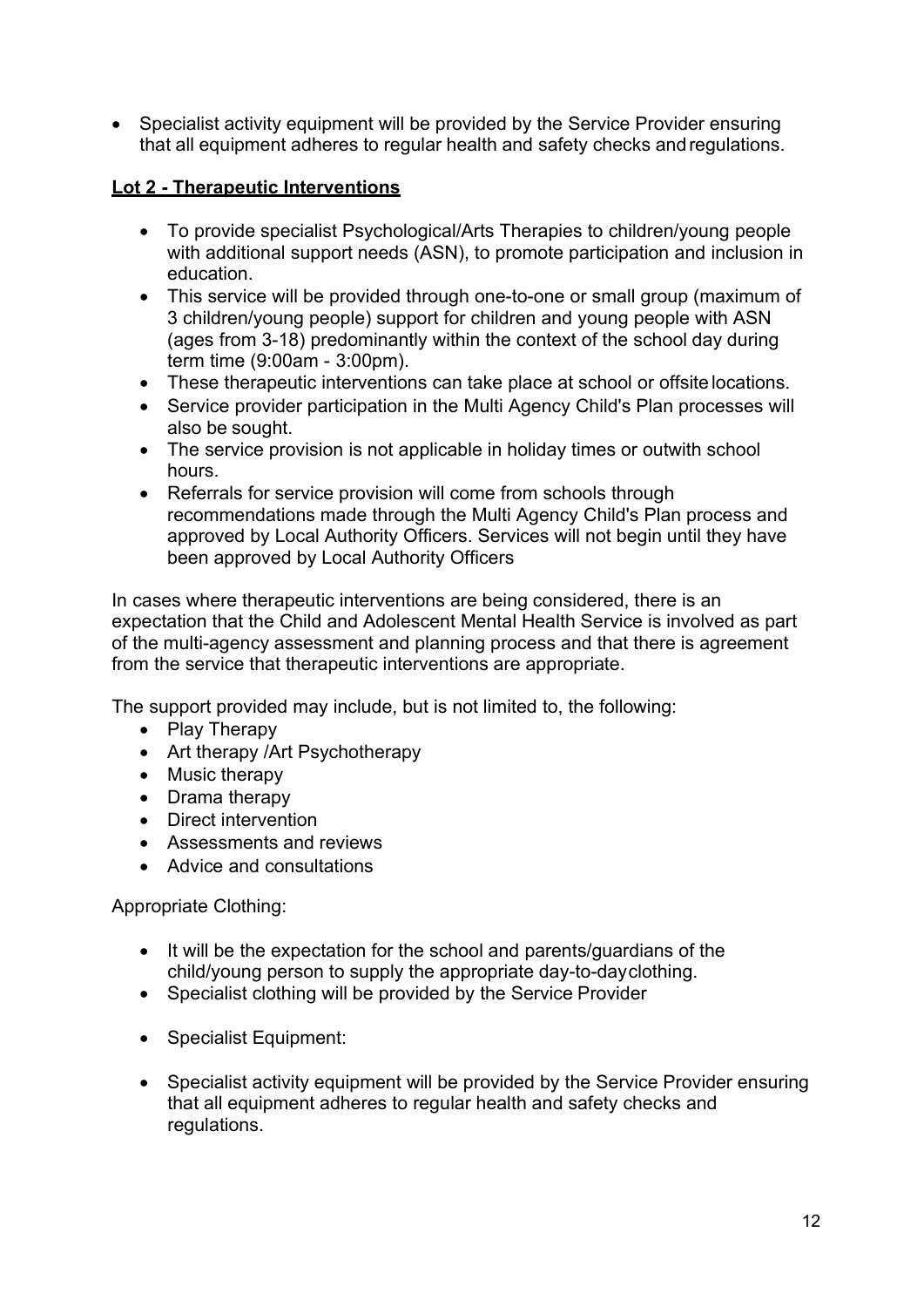# Lot 3 - Curricular Enhancement – Offsite (Outdoor Learning)

#### (Offsite location is any location out-with the school's boundary or the Service Provider's premises or grounds)

- To provide a Curricular Enhancement through outdoor learning activities to enhance the Health and Well Being curricular offer for individual and/or small groups of children and young people with ASN.
- This service will be provided through one-to-one or small group (maximum of 4 children/young people) support for children and young people (ages from 3- 18) predominantly within the context of the school day during term time (9:00am - 3:00pm).
- Service provider participation in the Multi Agency Child's Plan processes will also be sought.
- The service provision is not applicable in holiday times or outwith school hours.
- Referrals for service provision will come from schools through recommendations made through the Multi Agency Child's Plan process and approved by Local Authority Officers. Services will not begin until they have been approved by Local Authority Officer

The support provided will include:

- Outdoor Learning will be provided by a Forest Leader level 3 on an individual or small group basis
- Appropriate Clothing:
- It will be the expectation for the school and parents/guardians of the child/young person to supply the appropriate day-to-day clothing.
- Specialist clothing will be provided by the Service Provider
- Specialist Equipment:
- Specialist activity equipment will be provided by the Service Provider ensuring that all equipment adheres to regular health and safety checks and regulations.

# Lot 4 - Curricular Enhancement – Onsite (not Outdoor Learning)

#### (Onsite location is any location that is within the school's boundary or the Service Provider's premises or grounds)

- To provide a Curricular Enhancement through a range of services not ordinarily offered by the school or cluster to enhance the Health and Well Being curricular offer for individual and/or small groups of children and young people with additional support needs.
- This service will be provided through one-to-one or small group (maximum of 6 children/young people) support for children and young people (ages from 3-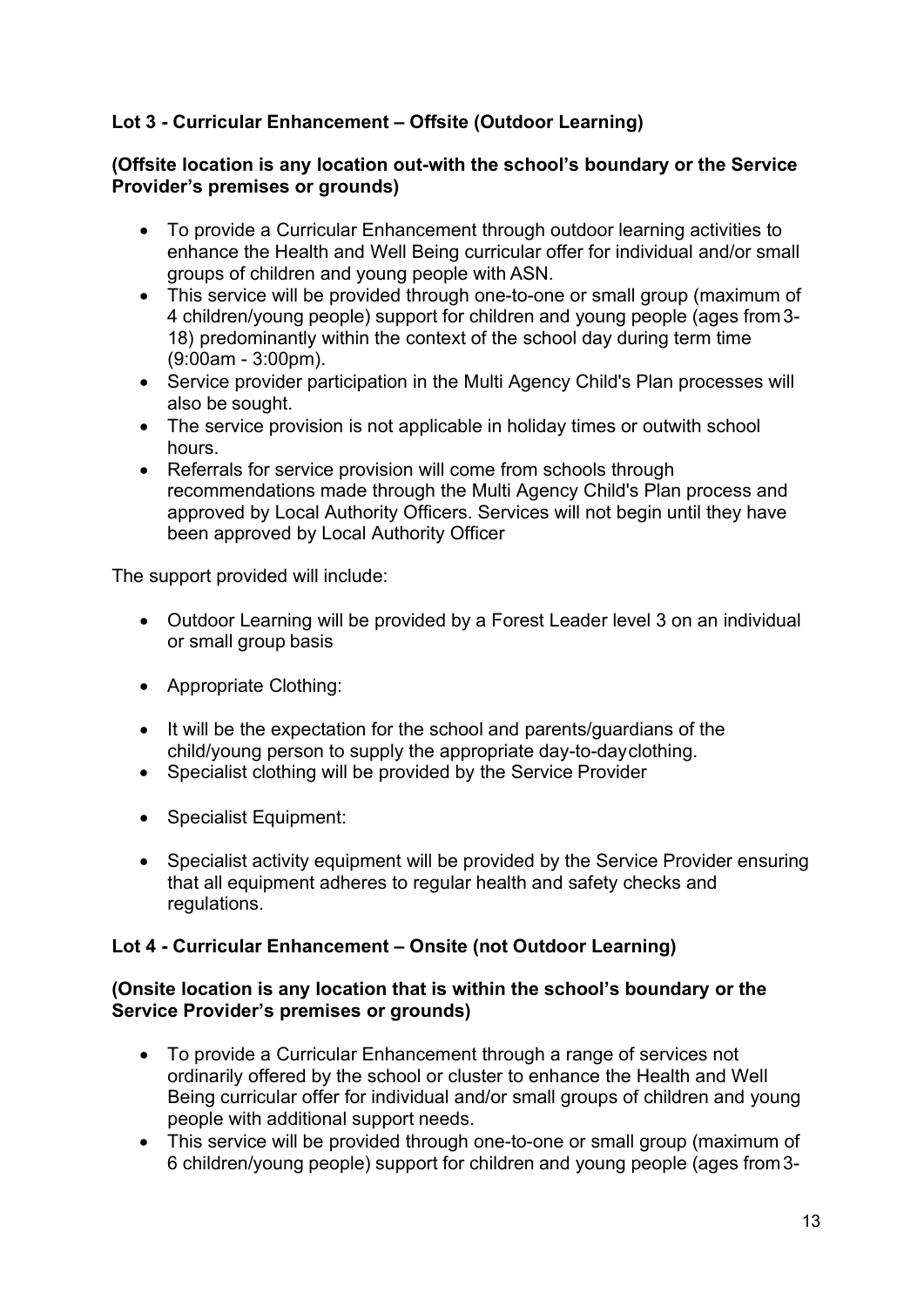18) predominantly within the context of the school day during term time (9:00am - 3:00pm).

- Working location will be within the school settings, including outdoor areas, and other community settings.
- Service provider participation in the Multi Agency Child's Plan processes will also be sought.
- The service provision is not applicable in holiday times or outwith school hours.
- Referrals for service provision will come from schools through recommendations made through the Multi Agency Child's Plan process and approved by Local Authority Officers. Services will not begin until they have been approved by Local Authority Officer

# The support provided may include:

 A range of services to enhance the Health and Wellbeing curricular offer including: arts interventions (music, drama, art, dance), mindfulness, yoga, sensory programmes, horse-riding, sports and leisure. This does not refer to Riding for the Disabled (RDA)

# Appropriate Clothing:

- It will be the expectation for the school and parents/guardians of the child/young person to supply the appropriate day-to-day clothing.
- Specialist clothing will be provided by the Service Provider

# Specialist Equipment:

 Specialist activity equipment will be provided by the Service Provider ensuring that all equipment adheres to regular health and safety checks and regulations.

#### Please note Aberdeenshire Council does not commission services for LPPs outwith this framework.

If there are any other service providers you feel would meet an identified need or gap in services provisions, please ask them to make contact with Carron Douglas, Principal Educational Psychologist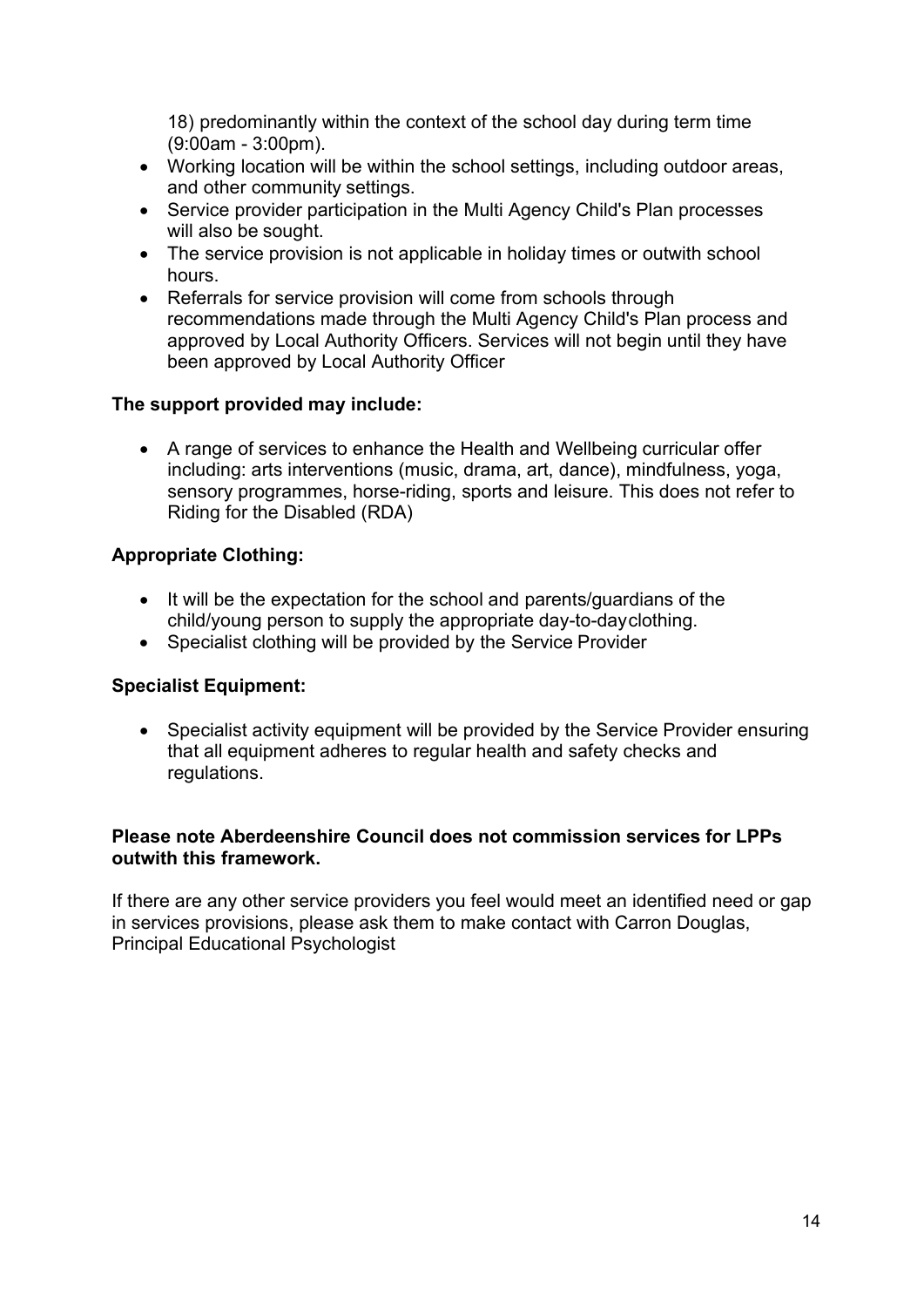# Framework for Learning Pathways Plus (LPP) Service Providers - Geographical Spread

The table below denotes which Lots each provider is offering and in which locations. Lot details are provided below, with additional service specification detail provided later in the document.

Lot 1 – Community Based Services

Lot 2 – Therapeutic Interventions

Lot 3 – Curricular Enhancement (Outdoor Learning)

Lot 4 – Curricular Enhancement (Onsite) not Outdoor Learning

| $\sum_{i=1}^{n}$<br><b>Service Provider</b> | - - - - - - - - - 9<br>Banff &<br><b>Buchan</b> | <b>Buchan</b> | <b>Formartine</b> | <b>Garioch</b> | <u>Marr</u>  | <b>Kincardine &amp;</b><br><b>Mearns</b> |
|---------------------------------------------|-------------------------------------------------|---------------|-------------------|----------------|--------------|------------------------------------------|
| The Seed Box                                |                                                 |               |                   |                |              |                                          |
| T: 01330 828131                             |                                                 |               |                   |                |              |                                          |
| <b>SACRO</b>                                | 1                                               |               | 1                 |                | 1            |                                          |
| T: 01224 560550                             |                                                 |               |                   |                |              |                                          |
| <b>Grampian Autistic Society</b>            | 1                                               |               | 4                 |                | 1            | 1                                        |
| T: 01224 277900                             |                                                 |               |                   |                |              |                                          |
| Jill Birch                                  |                                                 |               |                   |                | $\mathbf{3}$ |                                          |
| T: 07969 866546                             |                                                 |               |                   |                |              |                                          |
| Aberdeen Foyer                              | $182$                                           | 1 & 2         | 1 & 2             | 1 & 2          | 1 & 2        | 1 & 2                                    |
| T: 01224 373881                             |                                                 |               |                   |                |              |                                          |
|                                             |                                                 |               |                   |                |              |                                          |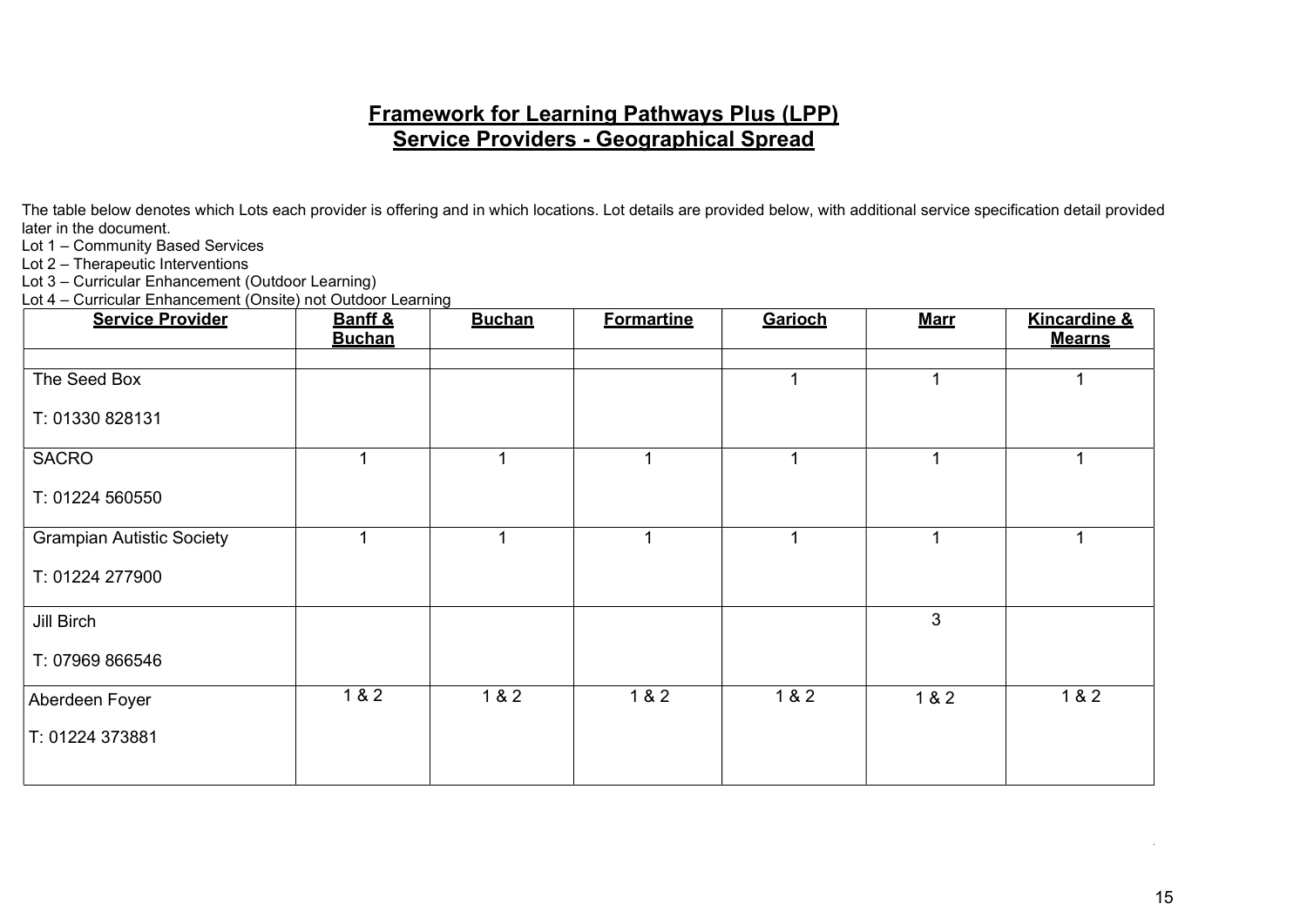| <b>Service Provider</b>                           | Banff &<br><b>Buchan</b> | <b>Buchan</b>  | <b>Formartine</b> | Garioch          | <u>Marr</u>    | <b>Kincardine &amp;</b><br><b>Mearns</b> |
|---------------------------------------------------|--------------------------|----------------|-------------------|------------------|----------------|------------------------------------------|
| <b>Outdoor Woodland Learning</b><br>School (OWLS) | 3                        | $\overline{3}$ | $\overline{3}$    | $\overline{3}$   | $\overline{3}$ | $\mathbf{3}$                             |
| T: 07429 538484                                   |                          |                |                   |                  |                |                                          |
| Aberdeen FC Community Trust                       | $184$                    | $184$          | $184$             | $184$            |                |                                          |
| T: 01224 650400                                   |                          |                |                   |                  |                |                                          |
| <b>Station House Media Unit</b>                   | $\overline{4}$           | $\overline{4}$ | $\overline{184}$  | $\overline{184}$ | $\overline{4}$ | $184$                                    |
| T: 01224 515013                                   |                          |                |                   |                  |                |                                          |
| The Brave Outdoors                                |                          | $\mathbf{1}$   |                   |                  |                |                                          |
| T: 07875 466327                                   |                          |                |                   |                  |                |                                          |
| SensationALL                                      | $\overline{182}$         | $182$          | $\overline{182}$  | $182$            | $182$          | $\overline{182}$                         |
| T: 01224 746699                                   |                          |                |                   |                  |                |                                          |
| <b>Mission Fitness Scotland</b>                   |                          |                |                   |                  |                | $\overline{4}$                           |
| T: 01674 674984                                   |                          |                |                   |                  |                |                                          |
|                                                   |                          |                |                   |                  |                |                                          |
|                                                   |                          |                |                   |                  |                |                                          |
|                                                   |                          |                |                   |                  |                |                                          |
|                                                   |                          |                |                   |                  |                |                                          |
|                                                   |                          |                |                   |                  |                |                                          |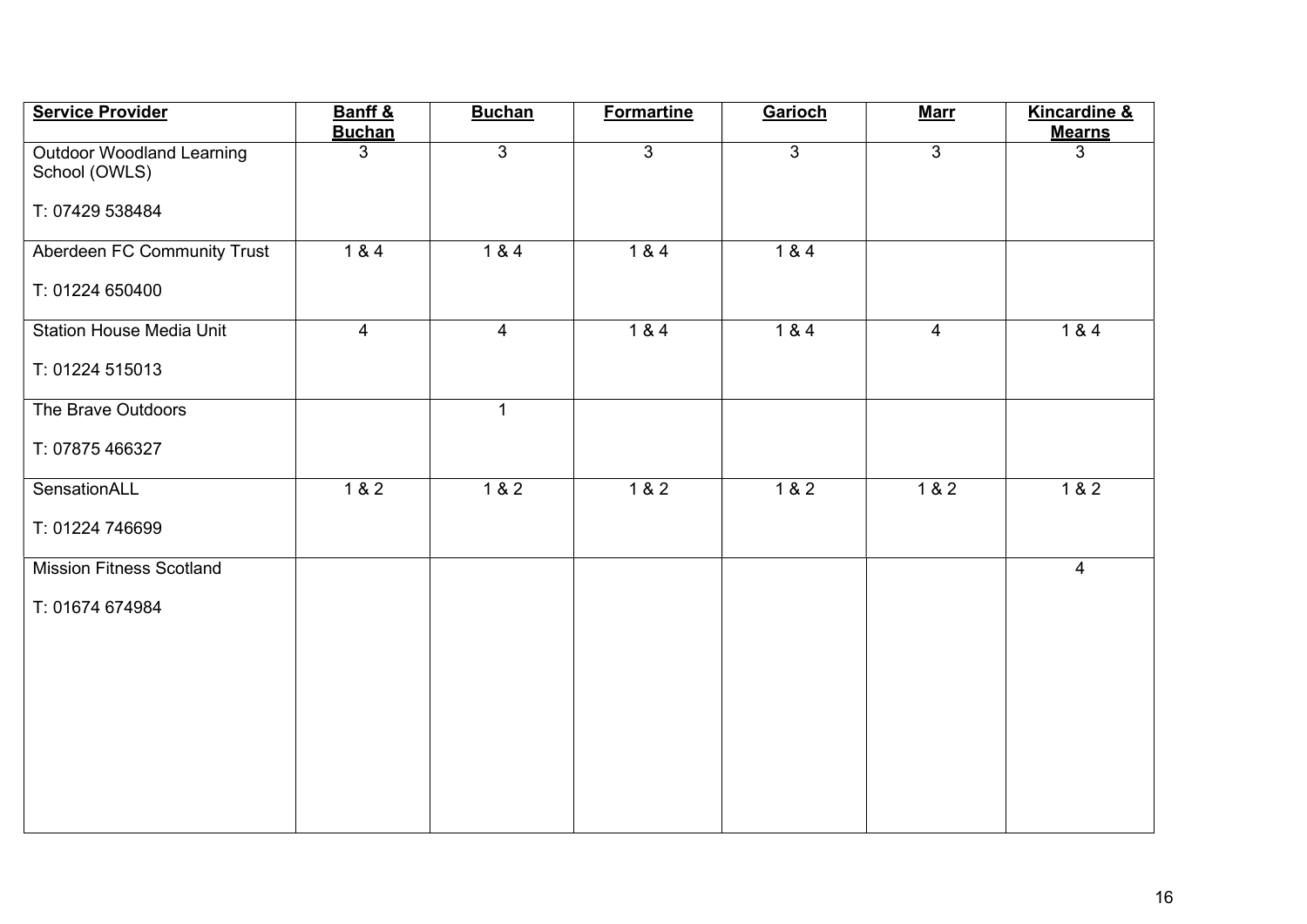| <b>Service Provider</b>                                     | Banff &<br><b>Buchan</b> | <b>Buchan</b>  | <b>Formartine</b> | <b>Garioch</b> | <b>Marr</b>    | <b>Kincardine &amp;</b><br><b>Mearns</b> |
|-------------------------------------------------------------|--------------------------|----------------|-------------------|----------------|----------------|------------------------------------------|
|                                                             |                          |                |                   |                |                |                                          |
| <b>TOADS Tine's Outdoor</b><br><b>Adventure Day Service</b> | 3                        |                | $\mathbf{3}$      | $\mathbf{3}$   | $\overline{3}$ |                                          |
| T: 07512 263698                                             |                          |                |                   |                |                |                                          |
| <b>Sticks &amp; Stones Therapeutic</b><br>Forest School CIC |                          |                |                   |                | 2&83           | 283                                      |
| T: 07802 545866                                             |                          |                |                   |                |                |                                          |
| Relax Kids - Sharon Speirs                                  |                          |                | 184               | 184            | 184            |                                          |
| T: 07990 611223 or 01464<br>821299                          |                          |                |                   |                |                |                                          |
| <b>Lindsey Duncan</b>                                       |                          |                | $\overline{3}$    | $\overline{3}$ | $\mathbf{3}$   |                                          |
| T: 07884 000986                                             |                          |                |                   |                |                |                                          |
| Hand Pict by Penny                                          |                          |                | 1 & 4             | 1 & 4          | $184$          | 1 & 4                                    |
| T: 07935 720982                                             |                          |                |                   |                |                |                                          |
| Gordon Riding for the Disabled                              | $\mathbf{3}$             | $\overline{3}$ | $\mathbf{3}$      | $\mathbf{3}$   |                |                                          |
| T: 07710 533635                                             |                          |                |                   |                |                |                                          |
| Woodlands4Kids/Gardening4Kids                               |                          |                | $\overline{3}$    | $\overline{3}$ |                |                                          |
| T: 01651 873565                                             |                          |                |                   |                |                |                                          |
| <b>Ishbel Mollison</b>                                      |                          |                | $\overline{2}$    | $\overline{2}$ | $\overline{2}$ | $\overline{2}$                           |
| T: 07880 960141                                             |                          |                |                   |                |                |                                          |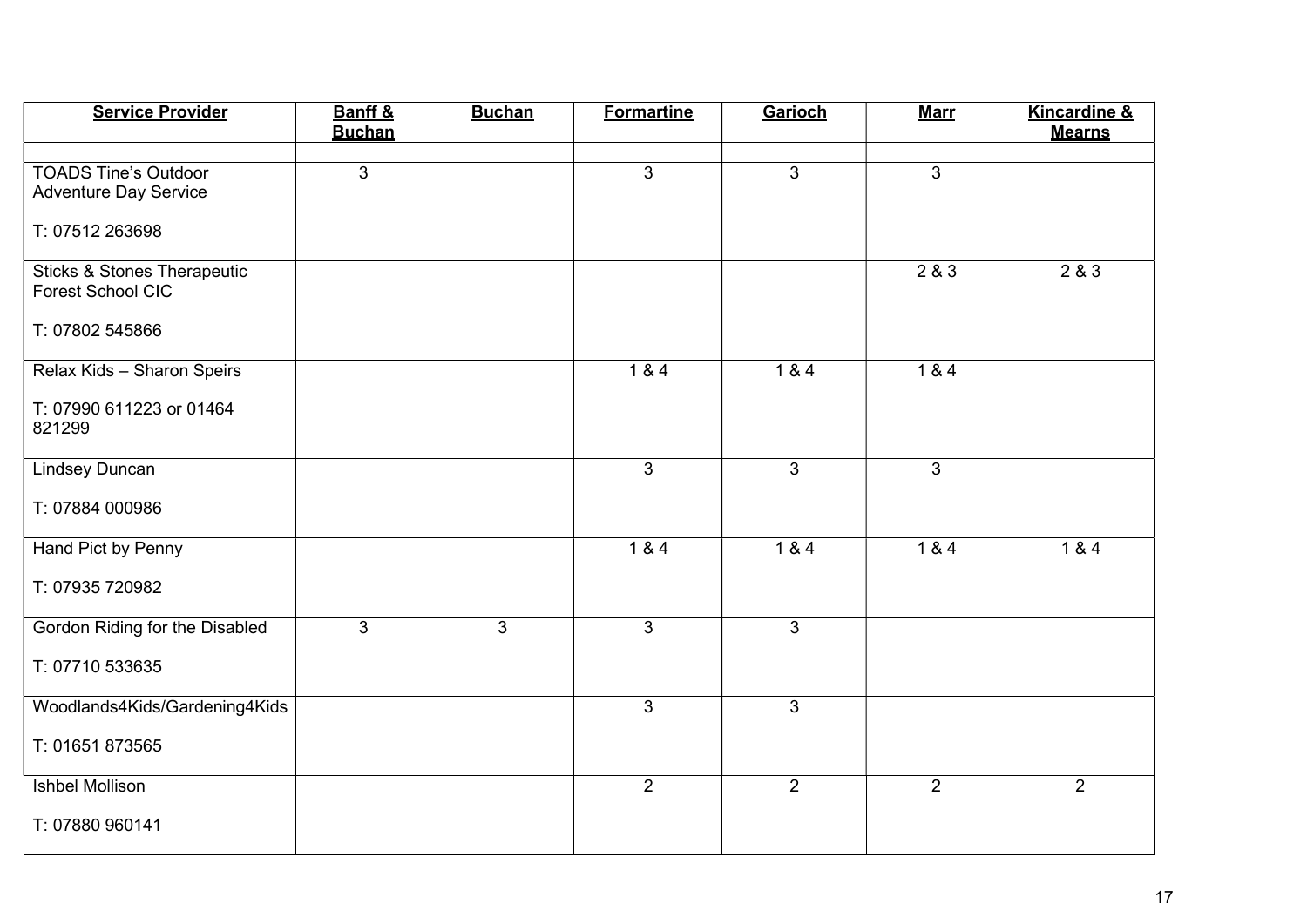| <b>Service Provider</b>              | Banff &<br><b>Buchan</b> | <b>Buchan</b>    | <b>Formartine</b> | Garioch        | <u>Marr</u>    | <b>Kincardine &amp;</b><br><b>Mearns</b> |
|--------------------------------------|--------------------------|------------------|-------------------|----------------|----------------|------------------------------------------|
| Angela Smith Yoga & Relax Kids       | $\overline{184}$         |                  | $184$             |                |                |                                          |
| T: 07779 253860                      |                          |                  |                   |                |                |                                          |
| Sport Aberdeen/Adventure<br>Aberdeen | $\overline{183}$         | $\overline{183}$ | $183$             | $183$          | $183$          | 183                                      |
| T: 01224 270990                      |                          |                  |                   |                |                |                                          |
| <b>ELM Music</b>                     |                          |                  |                   | $\overline{2}$ | $\overline{2}$ |                                          |
| T: 07969876483                       |                          |                  |                   |                |                |                                          |
| <b>Grampian Music Therapy</b>        | $\overline{2}$           | $\overline{2}$   | $\overline{2}$    | $\overline{2}$ | $\overline{2}$ | $\overline{2}$                           |
| T: 07985 266109                      |                          |                  |                   |                |                |                                          |
| Sounds Light Sensory                 |                          |                  | 1 & 2             | $1 & 2$        | 1 & 2          | 1 & 2                                    |
| T: 07340 185499                      |                          |                  |                   |                |                |                                          |
| <b>Buchan Community Farm</b>         | 1 & 4                    | 1 & 4            | 184               | 1 & 4          |                |                                          |
| T: 07969876483                       |                          |                  |                   |                |                |                                          |
| Tracy O'Neill                        | $\overline{2}$           | $\overline{2}$   | $\overline{2}$    | $\overline{2}$ |                |                                          |
| T: 07528402212                       |                          |                  |                   |                |                |                                          |
| <b>Gillian Frost</b>                 |                          |                  |                   | $\overline{4}$ | $\overline{4}$ |                                          |
| T: 07812565263                       |                          |                  |                   |                |                |                                          |

#### Contact details for the Framework are as follows:

Gemma Lyall, Administrator, Education and Children's Services, Aberdeenshire Council, Woodhill House, Westburn Road, Aberdeen, AB16 5GB Tel. No. 01467 537794 (Internal 7617794); email: gemma.lyall@aberdeenshire.gov.uk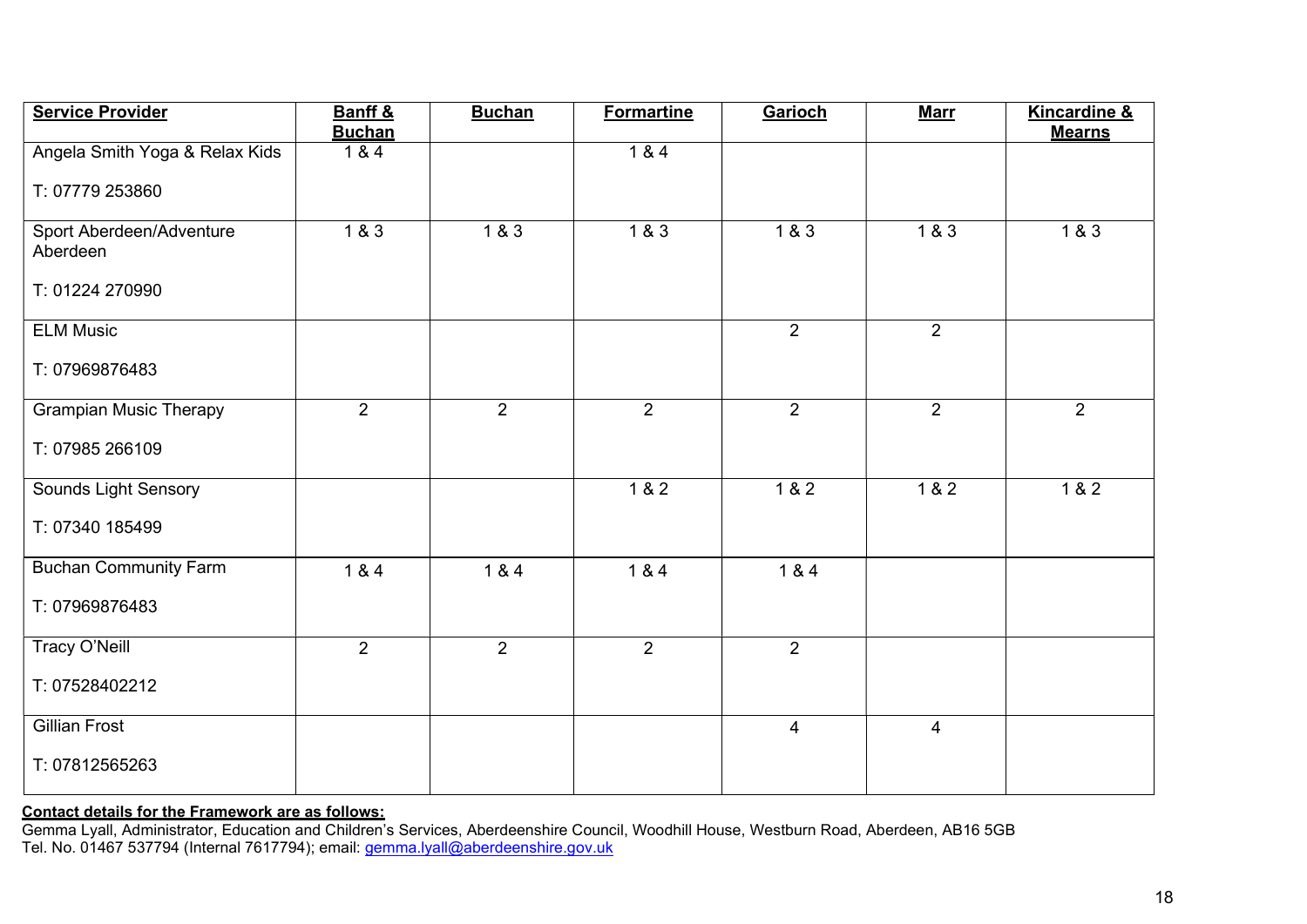# Appendix 3: Stage 3 Learning Pathway Plus Application

The purpose of a Learning Pathway Plus at stage 3 of the staged intervention process is to meet learner's needs when all other interventions have been exhausted and there is a significant risk of the child or young person being placed in an out-of-authority school, out with their home community.

A Learning Pathway Plus is targeted support delivered in exceptional circumstances and is part of the Multi-Agency Child's Planning process. There must be an evident and agreed means of designing, monitoring and recording a programme of learning activities for the school week.

# A Learning Pathway Plus is not

- a supplement for day to day learning and teaching
- intended to roll on without an end point as an embedded part of the child's curriculum.

# The following factors must be considered and demonstrated:

| Breadth and content of programme | Matched to individual targets (IEP)       |
|----------------------------------|-------------------------------------------|
| Coherence                        | Element of pathway contributing to target |
| Links                            | To core curriculum / educational outcomes |
| Mechanisms                       | Agree, approve, review arrangements       |
| <b>Risk assessments</b>          | Management of Health and Safety           |
| <b>LAC</b>                       | Impact of pathway on care arrangements    |

| 1. Child and young person / support liaison details |  |  |  |
|-----------------------------------------------------|--|--|--|

Child / young person's name:

Date of Birth:

Address:

School: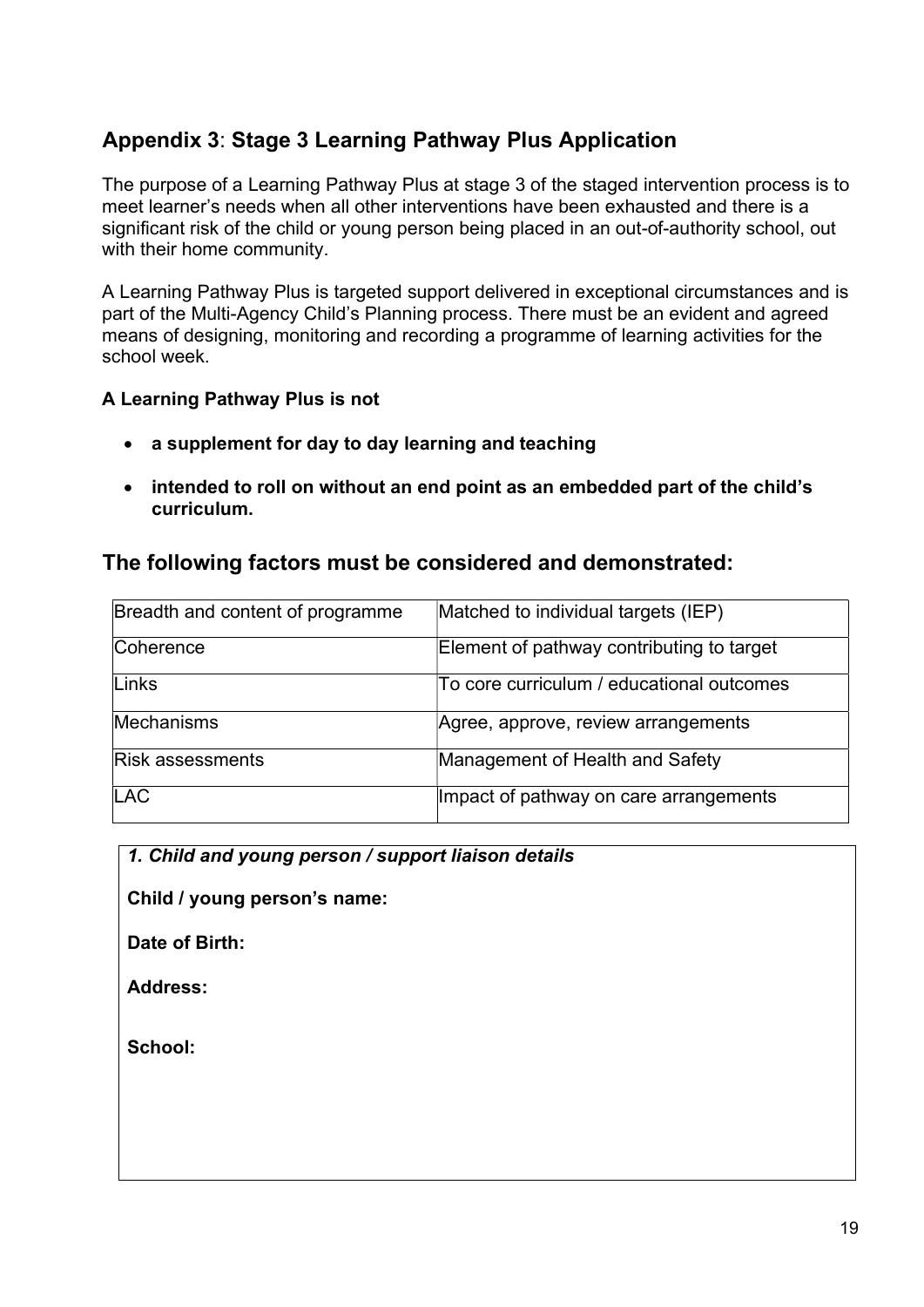2. With reference to Aberdeenshire's staged assessment and intervention procedure, please provide an overview of the support provided to-date, and the impact of this support

3. Purpose of Learning Pathway Plus (Why is it being requested and what will it achieve?):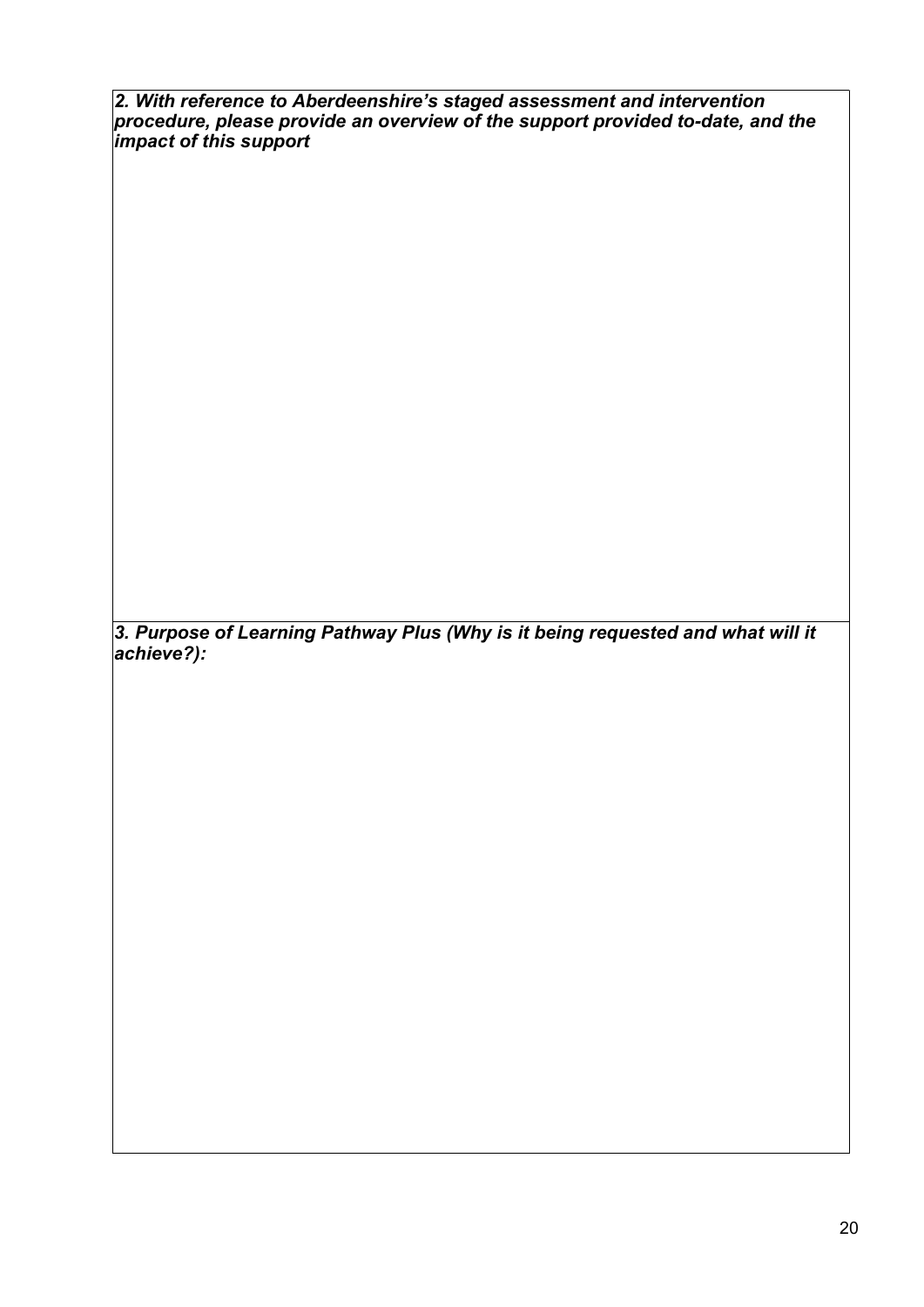# Supporting documents REQUIRED to be submitted electronically:

- 1. Child's Plan and Multi-Agency Child's Planning meeting minute including agreement for proposed commissioned service / support
- □ 2. Individual Education Plan
- $\Box$  3. Appendix 3 of this document complete
- □ 4. School Risk Assessment
- 5. Service Provider's Risk Assessment
- $\Box$  6. Quote for commissioned service costs including timescales and provider transport costs
- 7. Quality Improvement Officer approval

| <b>Funding Proposal</b>                    |                                                                                                                                                                                       |  |  |  |  |  |
|--------------------------------------------|---------------------------------------------------------------------------------------------------------------------------------------------------------------------------------------|--|--|--|--|--|
| e.g. 4 days at $X$ , 1 day at Y            |                                                                                                                                                                                       |  |  |  |  |  |
|                                            |                                                                                                                                                                                       |  |  |  |  |  |
|                                            |                                                                                                                                                                                       |  |  |  |  |  |
|                                            |                                                                                                                                                                                       |  |  |  |  |  |
|                                            |                                                                                                                                                                                       |  |  |  |  |  |
| <b>Costs for each service</b><br>provider  |                                                                                                                                                                                       |  |  |  |  |  |
| (including transport                       |                                                                                                                                                                                       |  |  |  |  |  |
| for service<br>provider)                   |                                                                                                                                                                                       |  |  |  |  |  |
|                                            |                                                                                                                                                                                       |  |  |  |  |  |
| All providers of                           |                                                                                                                                                                                       |  |  |  |  |  |
| supports/services                          |                                                                                                                                                                                       |  |  |  |  |  |
| that are being<br>considered for           |                                                                                                                                                                                       |  |  |  |  |  |
| commission must                            |                                                                                                                                                                                       |  |  |  |  |  |
| be listed.                                 |                                                                                                                                                                                       |  |  |  |  |  |
|                                            |                                                                                                                                                                                       |  |  |  |  |  |
| <b>Total Cost</b>                          |                                                                                                                                                                                       |  |  |  |  |  |
|                                            | Application to be emailed to learningpathwaysplus@aberdeenshire.gov.uk-for consideration                                                                                              |  |  |  |  |  |
| by the Principal Educational Psychologist. |                                                                                                                                                                                       |  |  |  |  |  |
|                                            | Transport costs and Public Transport Unit (PTU) 500 forms associated with the Learning<br>Pathway Plus to be agreed and authorised by the Quality Improvement Officer for the school. |  |  |  |  |  |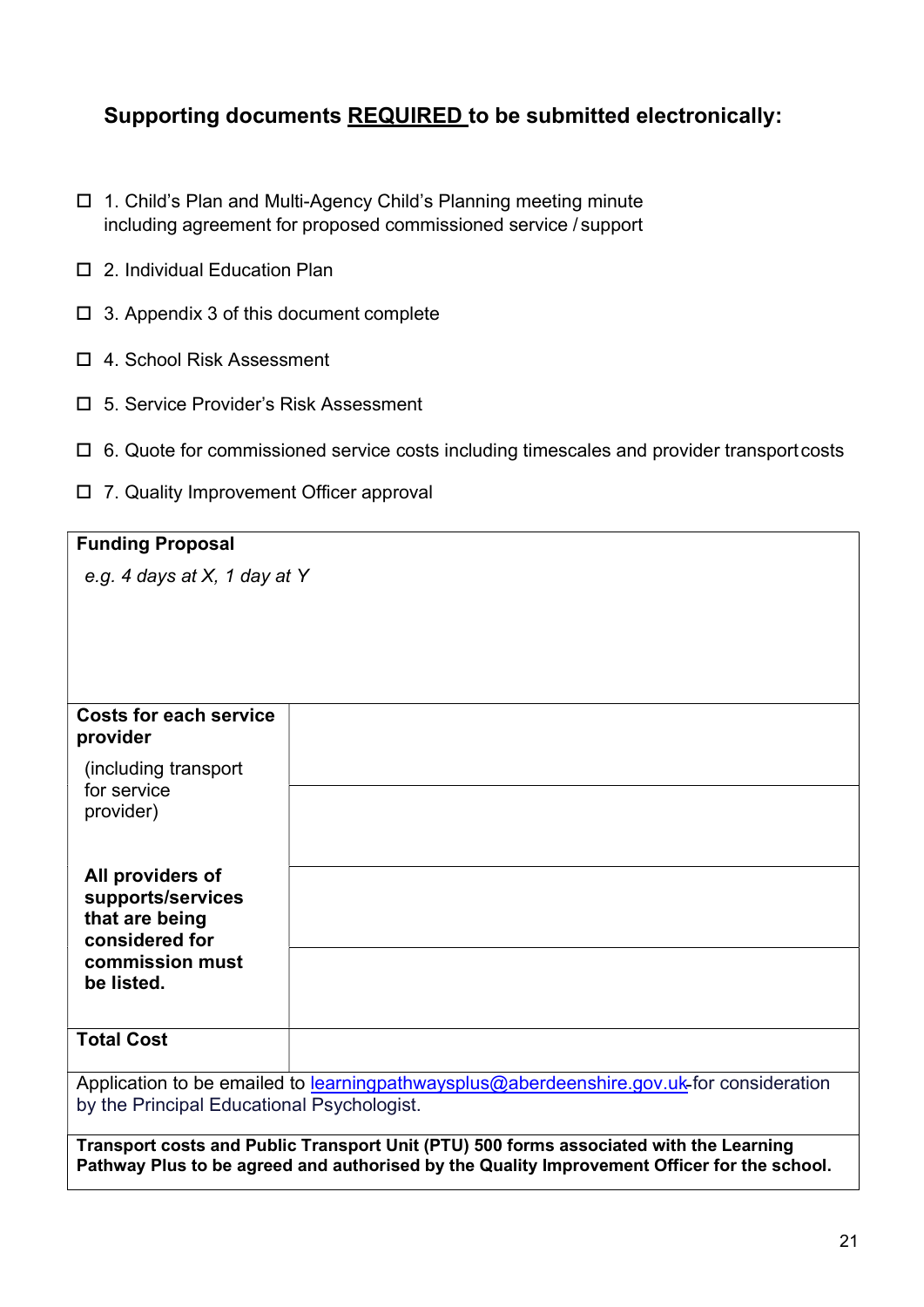# Monitoring and Evaluation of Learning Pathway Plus

Review Schedule should be carried out at a minimum of 3 monthly intervals or at the end of the agreed time period (whichever is soonest).

|                                                                             | Comment |
|-----------------------------------------------------------------------------|---------|
| Actions from last review                                                    |         |
| Attendance,<br>engagement and<br>participation                              |         |
| Programme content<br>linked to objectives and<br>outcomes                   |         |
| Progress towards<br>objectives and<br>outcomes of Learning<br>Pathways Plus |         |
| Changes                                                                     |         |

All Learning Pathway Plus proposals together with supporting documentation, will require to be re-submitted bi- annually by the second week of March and of October for approval/continuation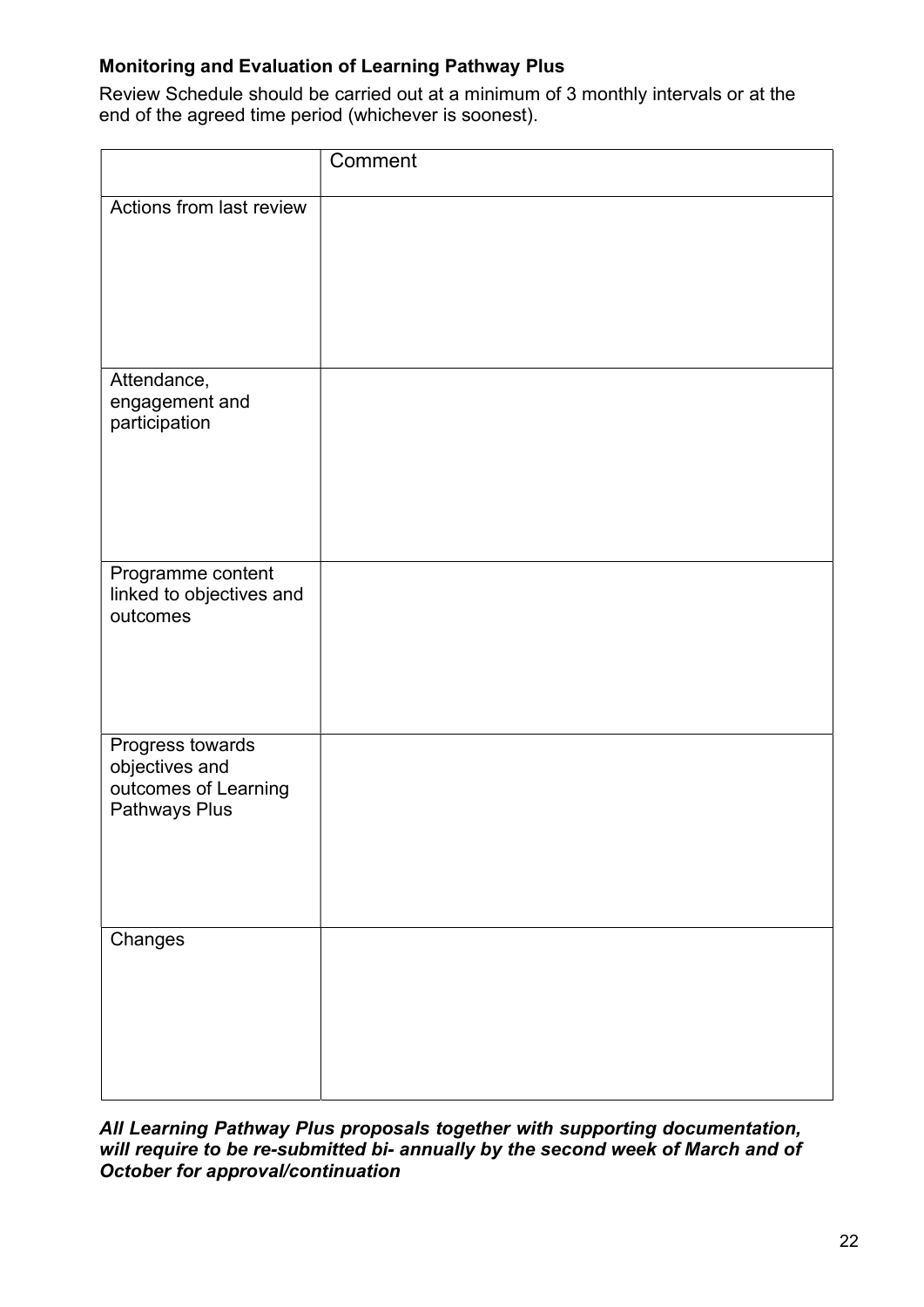# Appendix 4: Application to Continue an Existing Learning Pathway Plus

If through the Multi-Agency Child's Planning process it is proposed that the Learning Pathway Plus should continue beyond the agreed time period in order to make progress towards learning objectives as specified in the Individual Education Plan, an application for continuation must be submitted to the Principal Education Psychologist for consideration and approval.

# A Learning Pathway Plus is not

- a supplement for day to day learning and teaching
- intended to roll on without an end point as an embedded part of the child's curriculum.

# The following factors must be considered and demonstrated:

| Breadth and content of programme | Matched to individual targets (IEP)       |
|----------------------------------|-------------------------------------------|
| Coherence                        | Element of pathway contributing to target |
| Links                            | To core curriculum / educational outcomes |
| Mechanisms                       | Agree, approve, review arrangements       |
| <b>Risk assessments</b>          | Management of Health and Safety           |
| <b>LAC</b>                       | Impact of pathway on care arrangements    |

1. Child and young person / support liaison details

Child / young person's name:

Date of Birth:

Address:

School:

Date when original LPP arrangement came into place:

Number of times LPP been re-approved: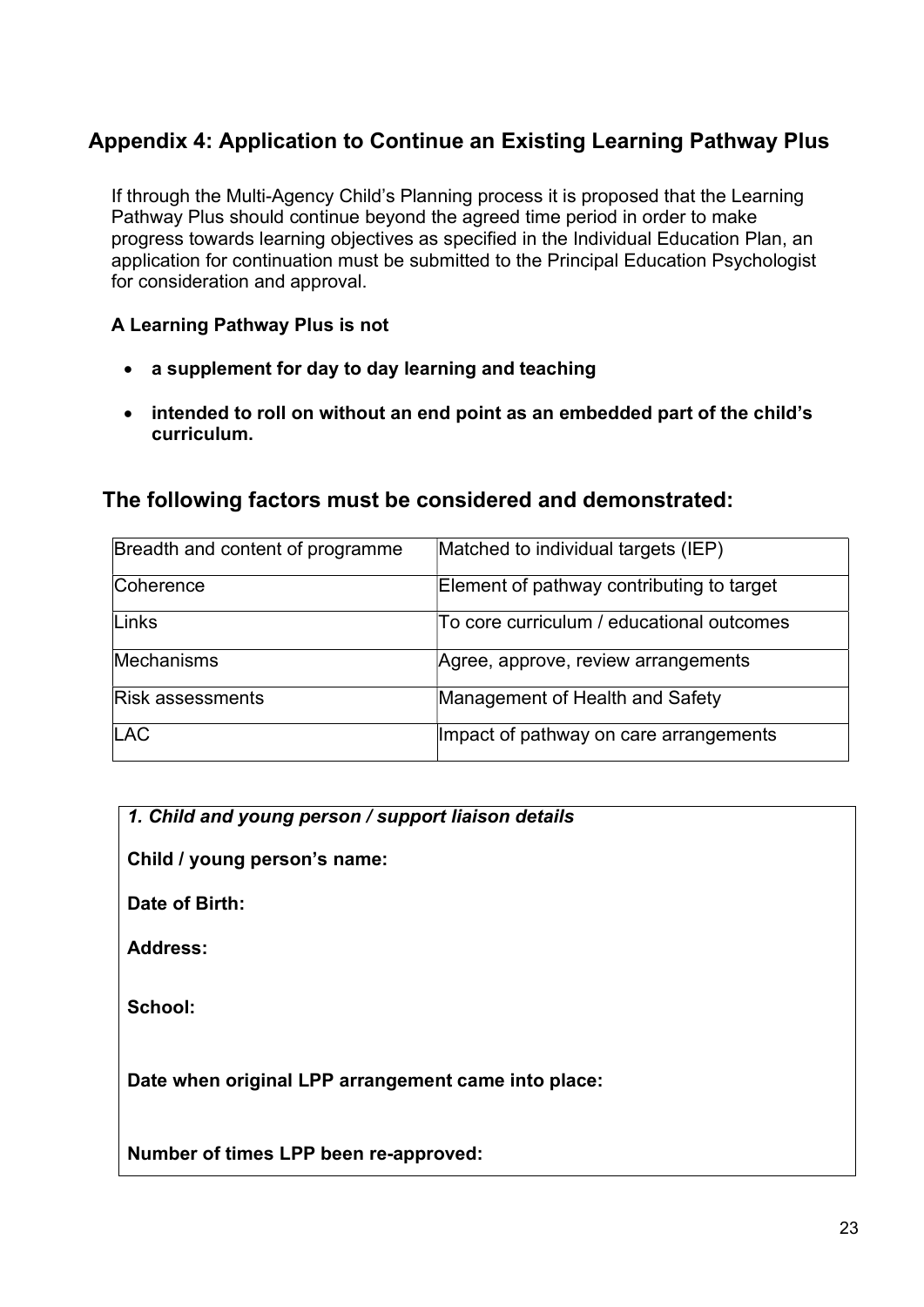2. Describe the impact of the Learning Pathway Plus to-date:

3. Purpose of Continuing Learning Pathway Plus (Why is it being requested and what will it achieve?):

What is the exit plan for the Learning Pathway Plus arrangement?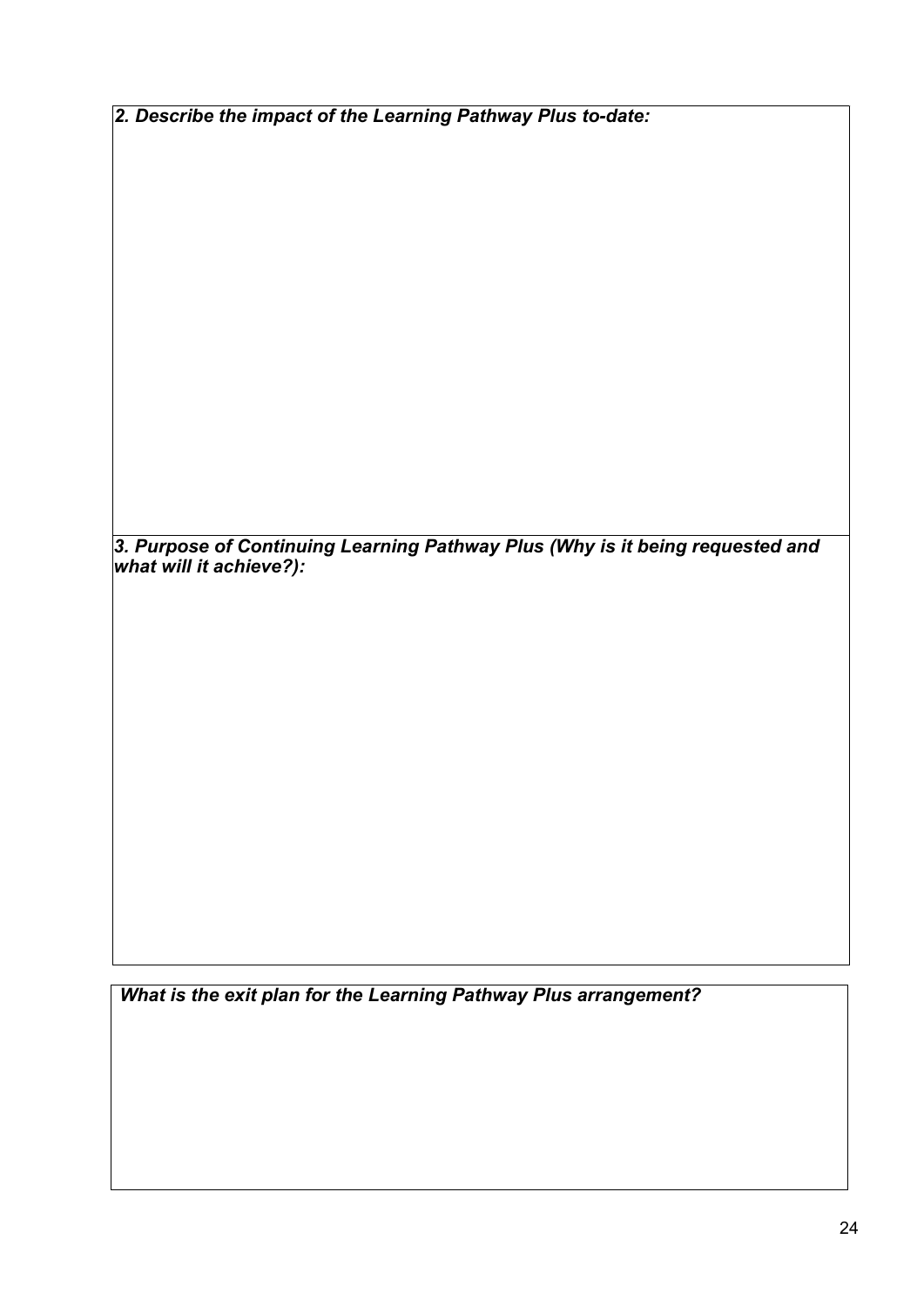# Supporting documents REQUIRED to be submitted electronically:

- 1. The Child's Plan and Multi-Agency Child's Planning Meeting minutes at which the educational objectives of the existing Learning Pathway Plus were reviewed. The minutes must demonstrate that the Plan has been fully reviewed, and detail why the child/young person requires continuation of the resource. Evidence which demonstrates progress achieved by accessing the resources must also be evident. Lack of such evidence may lead to the funding being stopped.
- $\Box$  2. A quote on headed paper (electronic) for the commissioned service. This must include transport for the service provider and the timeframe within which the activities/interventions are to take place. All providers of supports/services that are being considered for commission must be listed.

If there are any changes to the existing targets within the Learning Pathway Plus

□ 3. Individual Education Plan

If there are significant changes to the way in which the service is being delivered the following are also required:

- □ 4. School Risk Assessment
- 5. Service Provider's Risk Assessment
- $\Box$  6. Evidence of agreement from the Quality Improvement Officer for the continuation of the Learning Pathway Plus (electronic).

| <b>Funding Proposal</b>                   |  |
|-------------------------------------------|--|
| e.g. 4 days at X, 1 day at Y              |  |
|                                           |  |
|                                           |  |
|                                           |  |
|                                           |  |
| <b>Costs for each service</b><br>provider |  |
| (including transport                      |  |
| for service<br>provider)                  |  |
|                                           |  |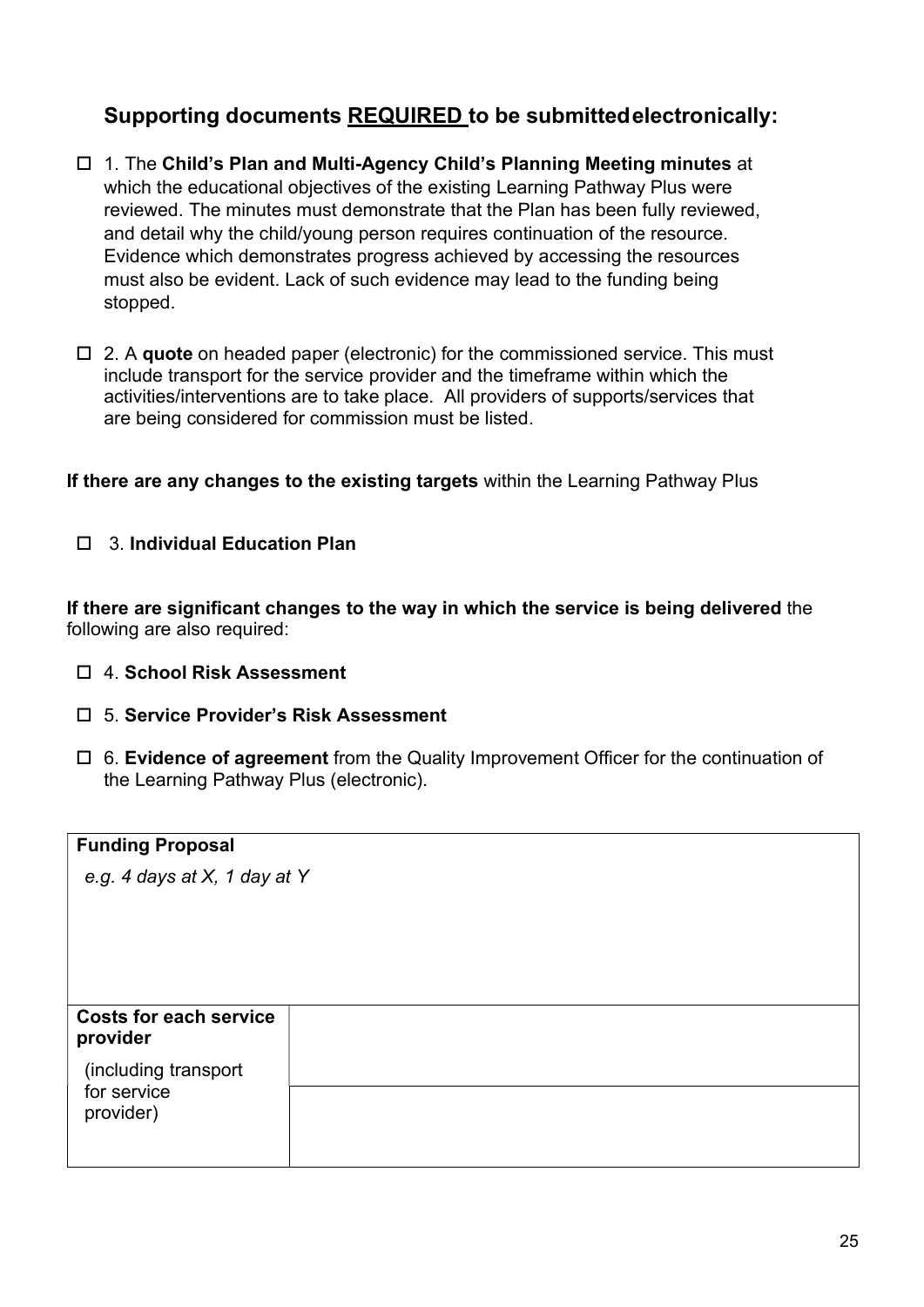| All providers of<br>supports/services<br>that are being<br>considered for<br>commission must<br>be listed.                                                                               |  |  |
|------------------------------------------------------------------------------------------------------------------------------------------------------------------------------------------|--|--|
|                                                                                                                                                                                          |  |  |
| <b>Total Cost</b>                                                                                                                                                                        |  |  |
| Application to be emailed to learning pathwaysplus@aberdeenshire.gov.uk for consideration<br>by the Principal Educational Psychologist.                                                  |  |  |
| Transport costs and Public Transport Unit (PTU) 500 forms associated with the<br>Learning Pathway Plus to be agreed and authorised by the Quality Improvement Officer<br>for the school. |  |  |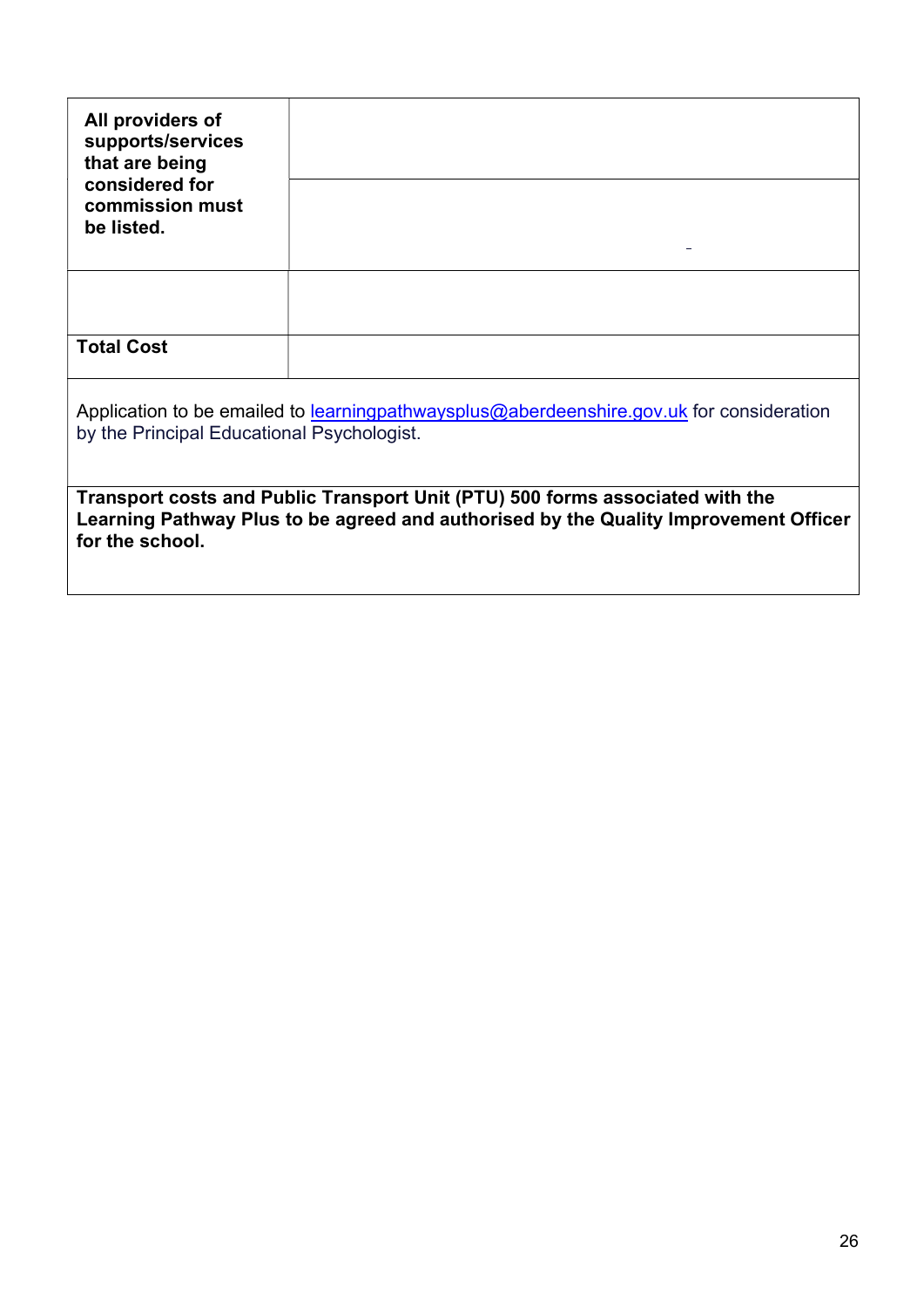# Appendix 5: Examples of Learning Pathways Plus

# Example 1

# **Background**

Liam has experienced significant adversity throughout his life including bereavement at a very young age and physical harm at home. When he was in primary 3, he moved into care and family contact continued for several years. However, contact was inconsistent and recently broke down completely. Liam is now in Primary 6. He will never return home and has now been made aware of this.

There have been ongoing concerns for Liam's mental health and these have increased. At times he can be very angry and he finds it difficult to manage his emotions. He is keen to fit in with his peers but can behave inappropriately to get their attention and this makes it hard for him to build and sustain relationships. His anxiety levels are high and this is impacting all areas of his life. Recently he has engaged in self-harming behaviour and has been expressing suicidal thoughts.

Liam is overweight and this is now impacting on his self-confidence. His foster carers support him to engage in regular exercise but he is reluctant to do so and finds it hard to make healthy dietary choices.

Liam has a learning disability and his curriculum is already highly differentiated with individualised learning opportunities. Throughout primary school he has accessed mainstream classes with support as well as groups within enhanced provision. However he is not currently accessing mainstream classes and is becoming more and more reluctant to engage in small group activities.

# Support Plan

Multi Agency Child Planning meetings and discussions focused on meeting Liam's needs and ensuring his safety. He already accesses a high level of support, including Social Work and Aberdeenshire Children's Rights Team who provide advocacy. Child and Adolescent Mental Health Service continue to support Liam. The Educational Psychology Service review Liam's progress and help plan next steps in his learning. The School Nursing Team meet with Liam and provide support as and when needed.

Liam's current plan includes some time in mainstream classes with support, some time in targeted classes, some additional and enhanced sessions with his social worker and key worker. It was acknowledged that he was finding it particularly difficult to express and manage his emotions and it was agreed by everyone supporting Liam that a Learning Pathway Plus should be considered. An application for funding to provide once weekly music therapy sessions as part of Liam's current learning pathway was made.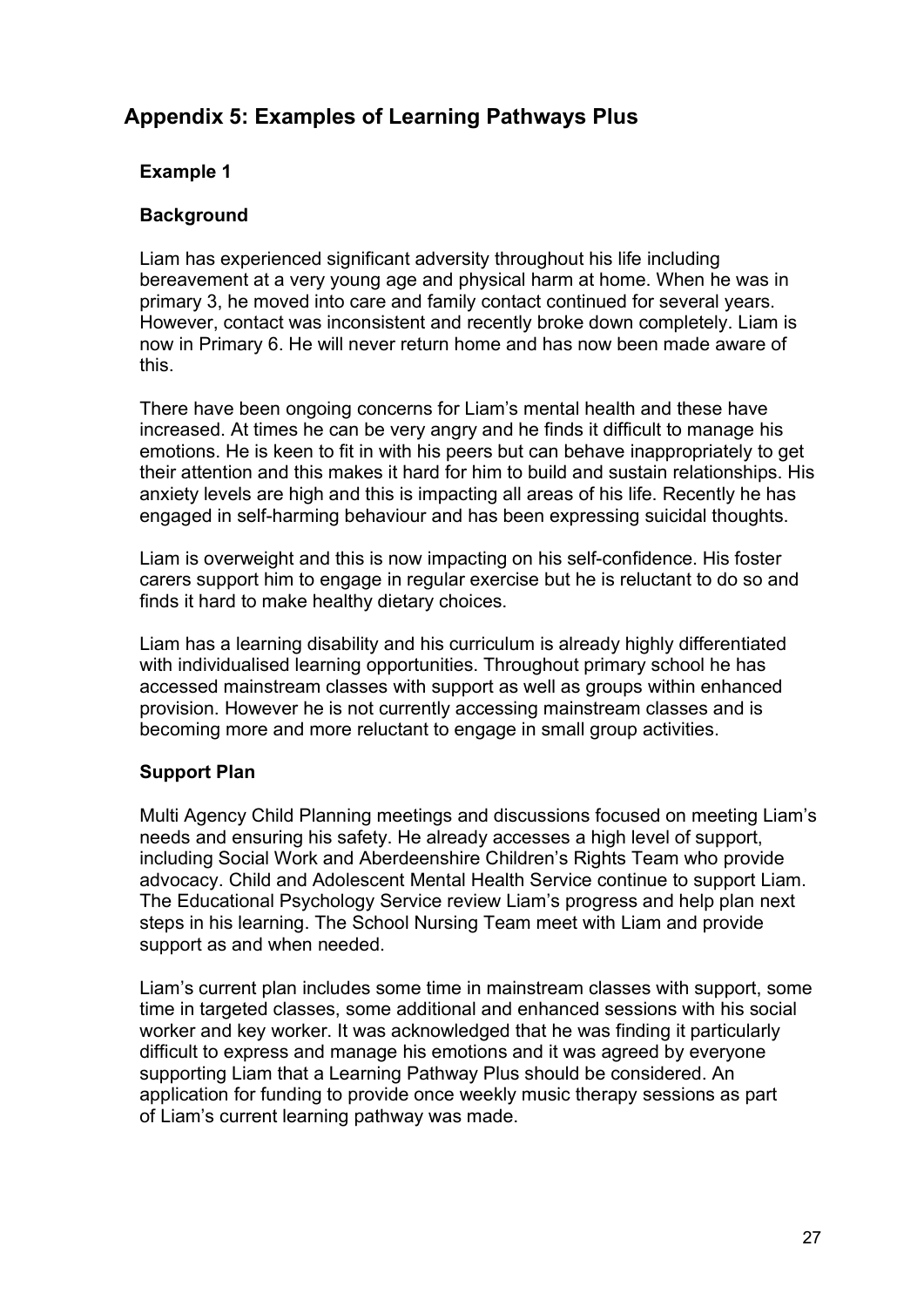# **Strategies**

Targeted therapeutic support from Grampian Music Therapy

- to ease anxiety
- to express emotions
- to develop appropriate self-soothing techniques.

#### Partnership working

Liam, Foster Carers, Head Teacher, Depute Head Teacher, Class Teacher, Enhanced Provision Teacher, Pupil Support Assistants, Educational Psychology Service, Social Work, Aberdeenshire Children's Rights Team, Child and Adolescent Mental Health Service School Nursing Team

#### Successful outcomes

- Liam engaged well in the music therapy sessions and this impacted positively on his experiences both in school and out of school.
- He has been more settled and is beginning to be able to self-regulate his behaviour in some situations.
- 'Mood playlists' were created as a means of supporting him to discuss his emotions and as a result he began to talk about how he is feeling more openly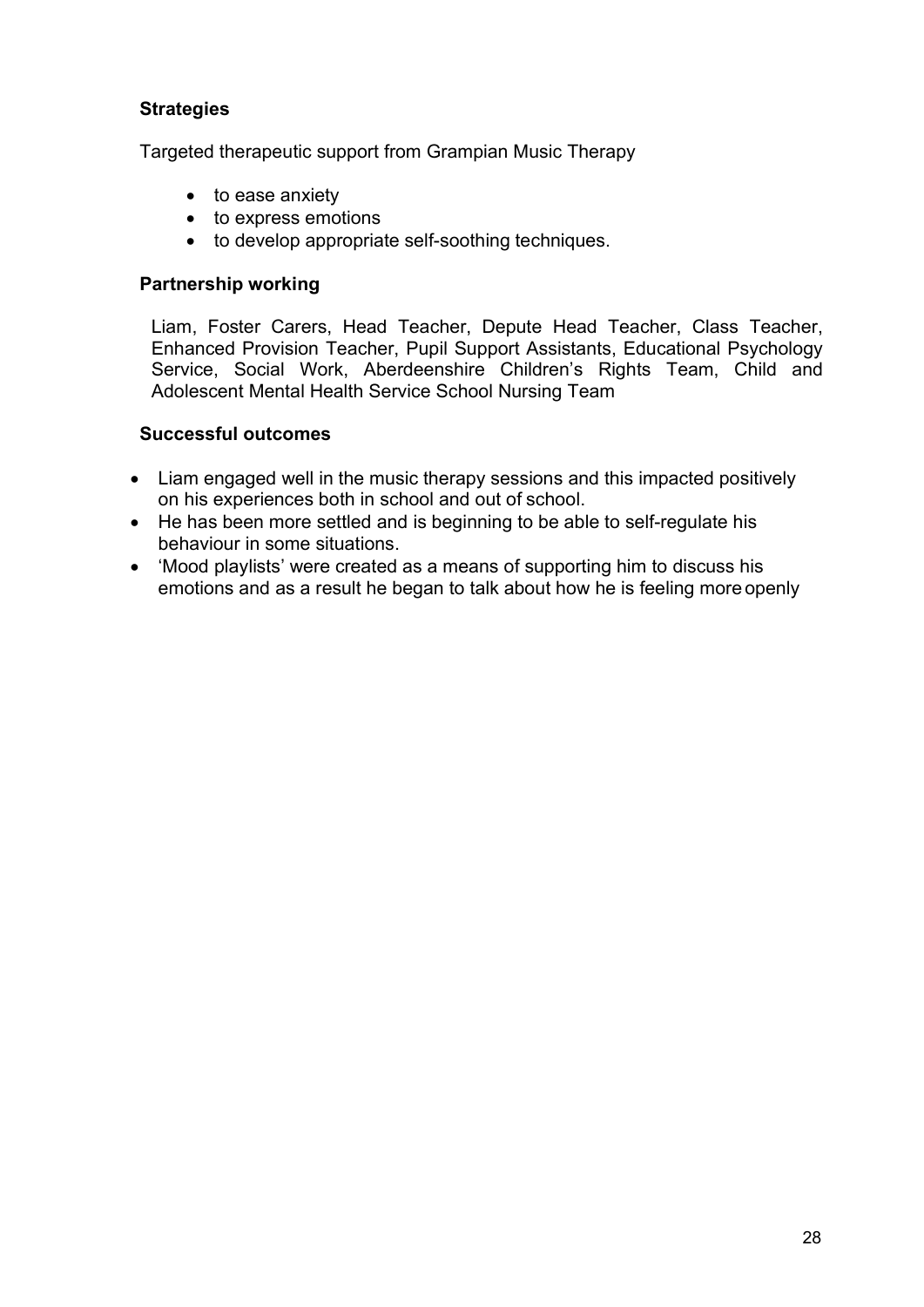# Example 2 Background

Sophie took part in an extended transition programme to support her to make the move from primary to secondary. At the beginning of S1 her timetable included a blend of mainstream classes and targeted support including Social Language and Communication skills from the Enhanced Provision Teacher. Over the course of S1 and now in S2, Sophie found it increasingly difficult to manage her emotions and self-regulate. At times her behaviour presented serious risk to herself and other pupils. There were instances of verbal and aggressive behaviour towards staff and damage to school property. As a result, trained staff had to use CALM physical interventions to protect her and others from danger on a number of occasions this term. When Sophie felt she was not in control of a situation, she was unable to self-regulate her emotional response and/or accept support to do this. De-escalation strategies did not always have a positive effect. Despite a number of preventative strategies being in place e.g. 5 Point Scale, Behaviour Flow Chart, Social Stories, Get Out of Class cards, Individualised Timetable with soft starts/early finishes, early breaks and lunches, Time Out and Down Time, Individualised Curriculum, targeted support for social communication skills and personal development, there were risks of harm towards other pupils and staff. At an emergency Multi Agency Child Planning meeting, it was agreed by all present that Sophie was finding the school environment particularly challenging. It was recommended that therapeutic interventions were required to reduce Sophie's anxiety levels.

# Support Plan

Multi Agency Child Planning meetings and discussions focused on meeting Sophie's needs and ensuring her and other's safety. It was agreed by everyone supporting her that a Learning Pathway Plus was necessary. An application for funding to provide targeted therapeutic support from Aberlour Child Care Trust was submitted.

#### **Strategies**

Targeted therapeutic support from the Aberlour Child Care Trust

- to support Sophie to form and sustain relationships
- to help Sophie recognise her emotions and to self-regulate these; to understand the cause and effect of her behaviour
- to help Sophie communicate her feelings and emotions in an appropriate manner
- to plan activities based on Sophie's interests and skills to enable her to de-escalate when in a state of high arousal.
- to plan outdoor learning activities involving additional exercise, planning and decision making and opportunities to interact with others
- to identify an evidence-based approach for staff and pupils to implement when Sophie is in school
- to liaise with school staff and to work in partnership on strategies to support Sophie in school

# Partnership working

Sophie and her parents, Depute Head Teacher Pupil Support, Principal